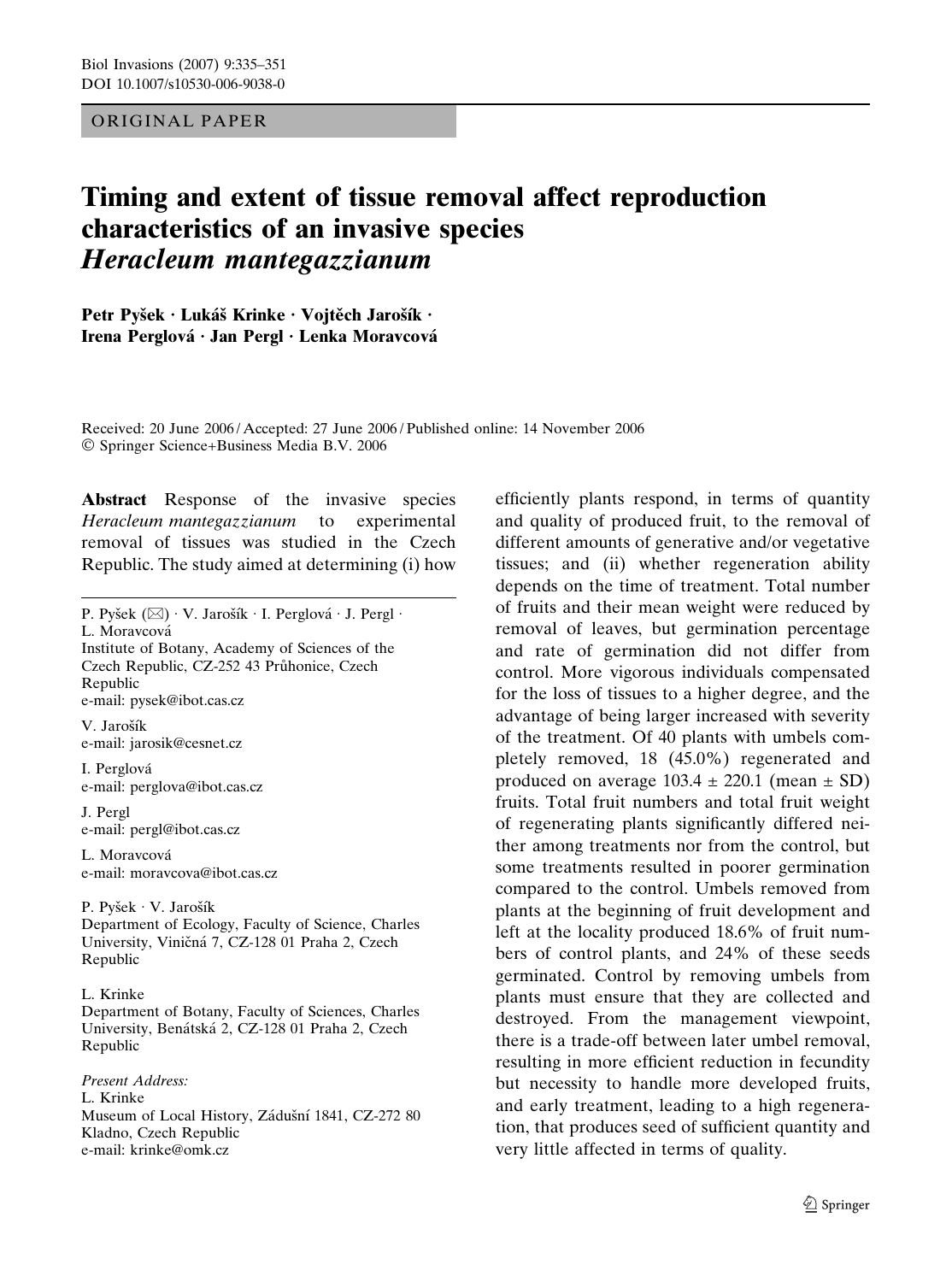**Keywords** Alien plant Compensatory growth  $\cdot$ Fruit production  $\cdot$  Fruit weight  $\cdot$  Mechanical  $control \cdot$  Seed germination

#### Introduction

Reproductive traits are crucial for successful invasions by alien plants (Rejmánek and Richardson [1996;](#page-16-0) Rejmánek et al. [2005](#page-16-0)) and affect the probability of naturalization and subsequent invasion (in the sense of Richardson et al. [2000](#page-16-0); Pyšek et al. [2004b](#page-16-0)). Although some aliens reproduce exclusively vegetatively in the adventive range and this does not limit their ability to spread (Pyšek et al. [2003](#page-16-0); Mandák et al.  $2004$ ), majority depend on seed dispersal (Pyšek [1997\)](#page-16-0). A large seed set is believed to contribute to the invasion success of alien plants and so is germination in a wide range of conditions (Baker [1965;](#page-15-0) Forcella et al. [1984](#page-15-0); Richardson and Cowling [1992](#page-16-0); Rejmánek [1996;](#page-16-0) Rejmánek et al. [2005\)](#page-16-0).

Heracleum mantegazzianum, an alien species in the Czech Republic and many other European countries (Tiley et al. [1996;](#page-16-0) Nielsen et al. [2005\)](#page-16-0), belongs to the most important invasive herbs in Europe and is regularly listed in global overviews of noxious invaders (Weber [2004](#page-16-0)). The species invades a wide range of habitats (Pyšek and Pyšek [1995;](#page-16-0) Müllerová et al. [2005](#page-15-0); Chytrý et al. 2005) including nature reserves. This makes it a species of special conservation concern (Pyšek et al. [2004a\)](#page-16-0) and subject to various control measures. Since the species' population dynamics depend entirely on reproduction by seed (Tiley et al. [1996;](#page-16-0) Moravcová et al. [2005](#page-16-0); Krinke et al. [2005\)](#page-15-0), this phase of its life history is a convenient target of mechanical control.

At present, a solid information is available on germination characteristics (Moravcová et al. [2005\)](#page-16-0) and dynamics of seed bank (Krinke et al. [2005\)](#page-15-0) of H. mantegazzianum in its invasive range in Europe and this knowledge can be used to design an appropriate control strategy aimed at reducing its reproductive output. However, since the species is known to possess a good regenera-tion ability (Pyšek et al. [1995](#page-16-0); Tiley and Philp [1997;](#page-16-0) Otte and Franke [1998\)](#page-16-0), information is needed on how it responds to the removal of various tissues at different times of the growing period. Because it is monocarpic and plants die after they have produced fruits, preventing them from fruit production at appropriate phenological stage is crucial for the success of control schemes. Knowledge of the timing of the treatment can therefore make the control most effective by reduction in fecundity (Pyšek et al. [1995\)](#page-16-0). Also, since mechanical control of such a vigorous plants is time- and labour-demanding, it is useful to know whether whole plants need to be removed from infested localities or the same effect on reproduction is achieved by removing only part of the tissues.

Plants can compensate for the effect of removal of both vegetative and generative tissues (Belsky [1986](#page-15-0); Verkaar [1988\)](#page-16-0); the extent of such compensation varies with regards to the extent of damage, timing and conditions under which the plant is growing (Crawley [1983\)](#page-15-0). The present study investigates this response in H. mantegazzianum and aims to answer the following questions: 1. If vegetative tissues and/or part of the flowers are removed at the flowering time, how efficiently can plants compensate for this loss in terms of quantity and quality of fruit production? 2. Does tissue removal exhibit a differential effect on fruits produced at different positions on a plant? 3. If flowering umbels are completely removed, how efficient is regeneration in terms of new fruit production, and their subsequent quality? 4. How does regenerative ability vary when tissues are removed at different times, i.e. different phenological phases?

#### Study area

The study area was located in the Slavkovský les Protected Landscape Area, W Bohemia, Czech Republic, where the species was first introduced into the country (Pyšek [1991](#page-16-0)). Colonization of the region by humans began at the end of the 13th century, but after World War II, German inhabitants were displaced and part of the region was military area until the 1960s. As a result, it is sparsely populated at present. Total size of the protected area is  $617 \text{ km}^2$ , altitudinal range is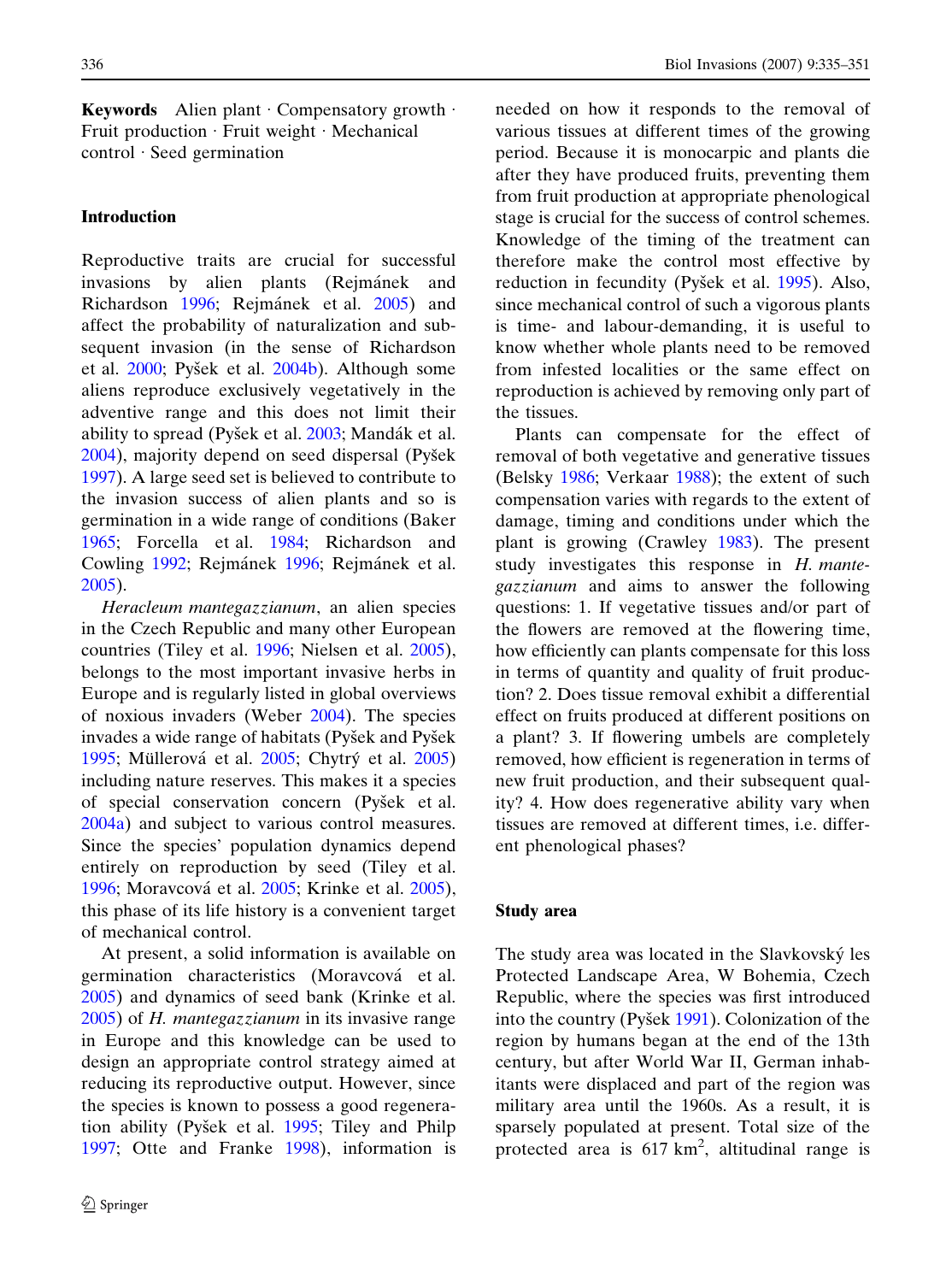373–983 m a.s.l., January temperature ranges from  $-5.1^{\circ}$ C (average minimum) to  $-0.2^{\circ}$ C (average maximum), July temperature from 10.5 to 21.5°C, respectively. Annual precipitation is 1094 mm (Mariánské Lázně meteorological station, 50-year average). Natural vegetation consisted mainly of beech and spruce forests, extensive peat bogs and pine forests on serpentine soil. Only remnants of this vegetation remain today, and have been replaced by extensive wetlands with a high diversity of flora, pastures and spruce forest plantations. The area is heavily infested by H. mantegazzianum and the study sites were evenly distributed to cover the range of variation in environmental conditions (see Krinke et al. [2005](#page-16-0); Moravcová et al. 2005; Müllerová et al. [2005](#page-16-0) for details).

## Study species

Heracleum mantegazzianum Sommier et Levier (Apiaceae) is native to the western Greater Caucasus, where it occurs in the upper forest belt on southern slopes, mainly in meadows, clearings and forest margins (Mandenova [1950\)](#page-15-0). In the Czech Republic, H. mantegazzianum is invasive (Pyšek et al. [2002\)](#page-16-0), following the criteria of Richardson et al.  $(2000)$  $(2000)$  and Pyšek et al.  $(2004b)$  $(2004b)$  $(2004b)$ . It was introduced as a garden ornamental to a chateau in Lázně Kynžvart (Slavkovský les region), western Bohemia in 1862 and the oldest herbarium specimen documenting its occurrence outside cultivation close to the introduction site is dated 1877 (Holub [1997](#page-15-0)). The species spread from this region, encouraged in areas with a high human population density but restricted to those with a low January isotherm (Pyšek et al. [1998\)](#page-16-0). Heracleum mantegazzianum is naturalized or invasive in a number of European countries and Central Russia (Nielsen et al. [2005](#page-16-0)). Outside Europe, it is found naturalized in Canada and United States (Morton [1978;](#page-16-0) Kartesz and Meacham [1999](#page-15-0)).

This species is a perennial monocarpic herb, flowering usually in the third to fifth year (Pergl et al. [2006](#page-16-0)), 200–500 cm tall, with a thick tap root of up to 45–60 cm and leaves of up to 250 cm long. Flowers are arranged in compound umbels, up to 80 cm across, with the terminal umbel the largest, complemented by satellite umbels and umbels that may be borne on the branches. Umbels mature in a terminal down sequence. Flowers are insect-pollinated, hermaphroditic and protandrous; the anthers dehisce and pollen is shed before the stigma becomes receptive, but there is some overlap in the staminate and pistillate phases, which makes self-fertilization possible (Steward and Grace [1984](#page-16-0); Perglová et al. [2006\)](#page-16-0). Plants in the study area flowered from the last third of June to late July and sequential ripening of fruit followed. Umbels bear oval-elliptical, broadly winged mericarps which are connected into pairs by carpophore and split when mature (Holub [1997](#page-15-0); for simplicity the unit of generative reproduction and dispersal is termed ''fruit'' throughout this paper rather than the morphologically correct ''mericarp'', and the term ''seed'' is used when referring to germination); the mericarps are 6–18 mm long and 4–10 mm wide, with a mean mass of about 13.1 mg (average from 700 measurements; Moravcová et al. [2005\)](#page-16-0) and range of 4.6–22.3 mg (Tiley et al. [1996\)](#page-16-0). Fruits produced by terminal umbels are significantly heavier than those from satellite and branch umbels (Moravcová et al. [2005\)](#page-16-0). The embryo is rudimentary and surrounded by an oily endosperm, and mature fruits have a strong resinous smell (Martin [1946](#page-15-0); Tiley et al. [1996\)](#page-16-0).

A single plant is capable of producing a large quantity of fruit and estimates range from 5000 to more than  $100,000$  per plant (Pyšek et al. [1995](#page-16-0); Tiley et al. [1996\)](#page-16-0); the maximum value reported is 107,984 fruits per plant (Caffrey [1999](#page-15-0)). From the study area of Slavkovský les, Perglová et al. ([2006](#page-16-0)) found a mean ( $n = 100$ ) fecundity of 20,500 fruits per plant, with almost half of them produced on the terminal umbel. Seeds germinate from early March to April in the study area (Krinke et al. [2005\)](#page-15-0) and cold stratification is necessary for germination (Tiley et al. [1996;](#page-16-0) Moravcová et al. [2005](#page-16-0)). Seeds exhibit a morphophysiological dormancy in the sense of Baskin and Baskin ([1998\)](#page-15-0), having underdeveloped embryos that are physiologically dormant. Embryo growth must occur and physiological dormancy broken before germination. Both types of dormancy are broken by cold conditions in autumn and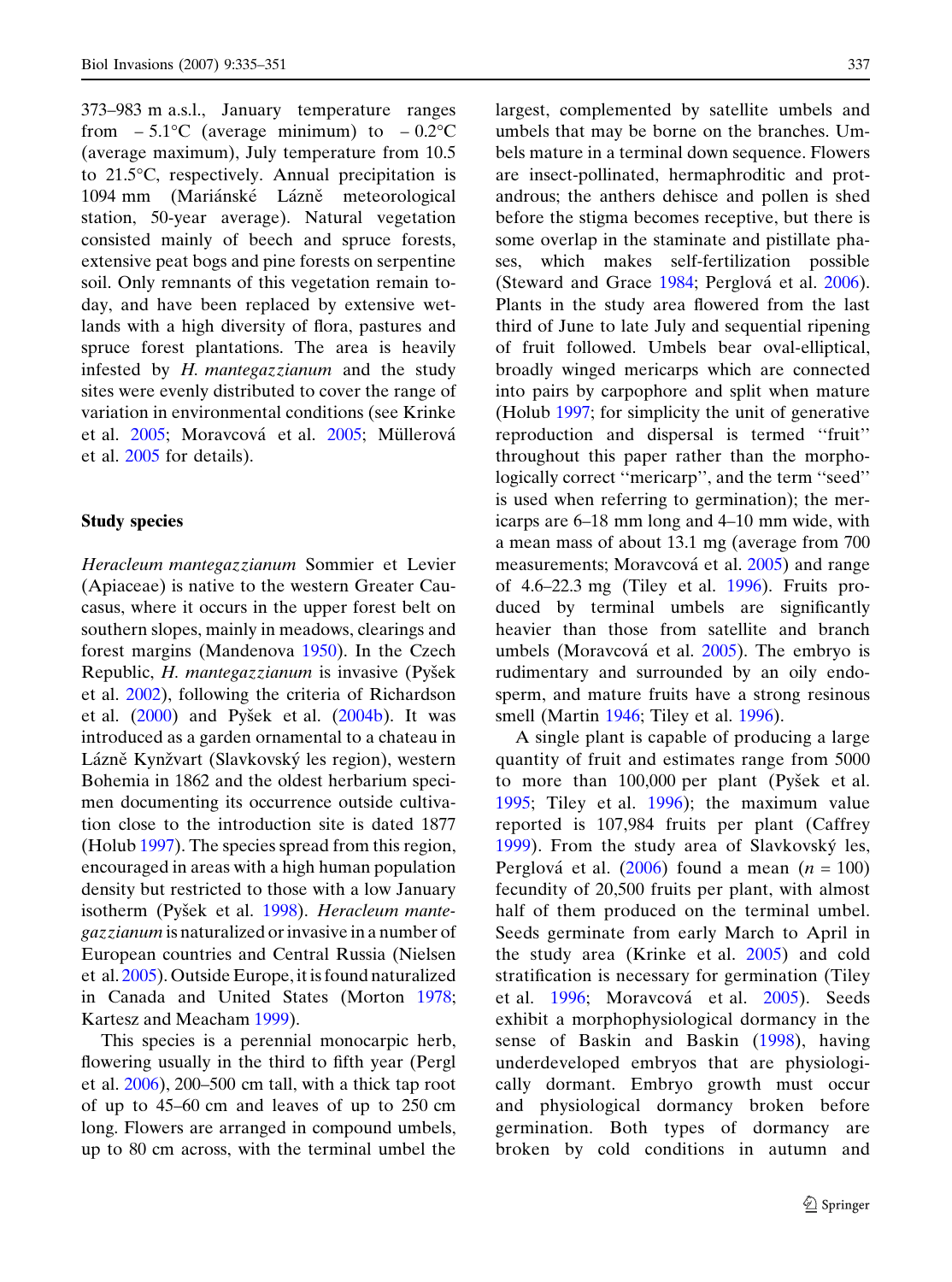winter. Moravcová et al. [\(2005\)](#page-16-0) reported a mean percentage germination under laboratory conditions of 91%, and found that seed germination rate was independent of fruit position on a plant (Moravcová et al. [2005\)](#page-16-0).

Heracleum mantegazzianum is the largest herb in central Europe and rapidly attains dominance, with up to 40% of suitable habitats covered by stands of this species in the area of Slavkovsky´ les (Pyšek and Pyšek [1995](#page-16-0)). Replacement of native vegetation and injuries to human skin caused by phototoxic substances (Drever and Hunter [1970;](#page-15-0) Tiley et al. [1996](#page-16-0)) are the main reasons for attempts to eradicate it (Nielsen et al. [2005](#page-16-0)). This species substantial fecundity and efficient dispersal of fruit by water, wind and human-related factors (Pyšek and Prach [1993](#page-16-0)) have contributed to its rapid spread. Heracleum mantegazzianum invades not only disturbed habitats but also seminatural vegetation (Pyšek and Pyšek [1995\)](#page-16-0).

# Methods

Experiment 1: Type and magnitude of removal

Ten study sites were used for this experiment; these sites were the same as those used to study various aspects of H. mantegazzianum ecology in the study area (Moravcová et al. [2005](#page-16-0); Krinke et al. [2005;](#page-15-0) Müllerová et al. [2005](#page-16-0)). To cover the variability of treatments effect at individual sites, one plant at each locality was subjected to each treatment, giving the total of 10 plants per treatment. Plants were selected randomly and marked using plastic tags. Treatments varied in terms of the proportion of generative (F: flowering umbels) and/or vegetative (L: leaves) organs that were removed. The following combinations of removal were applied; the numbers after codes for flowers and leaves indicate the percentage of organs removed:

- L50-F0 (50% of leaves and no flowers removed);
- L100-F0 (100% of leaves and no flowers removed);
- L0-F50 (no leaves and 50% of flowers removed; half of umbels of each type and half of the terminal umbel was removed);
- L0-F100 (no leaves and 100% of flowers removed);
- L50-F100 (50% of leaves and 100% of flowers removed);
- L100-F50 (100% of leaves and 50% of flowers removed);
- L50-F50 (50% of leaves and 50% of flowers removed);
- L100-F100 (100% of leaves and 100% of flowers removed);
- All (whole plant cut at ca. 5 cm above ground level, removing not only 100% of leaves and flowers but also the stem)
- Control plants, with no organs removed, were selected on the day of treatment.

Experimental treatments began in early July 2002, when plants at most localities were at the peak of flowering. Flowers were cut off below the base of the umbel and leaves were removed by cutting the petiole near the stem in order to remove the assimilation surface completely. To explore whether the effect of particular treatments was affected by vigour of individual plants, the following characteristics were recorded for each plant at the time of treatment: number of leaves, length of the largest leaf, diameter of the terminal umbel and the number of satellite umbels. The value of this experiment was, however, limited by confounding the effect of treatment with that of site; therefore, the effect of plant vigour must be interpreted with caution, bearing in mind that the possible different effect of plant vigour at different sites could not be assessed statistically.

Experiment 2: Timing of removal

To remove the site effects on treatments, this experiment was restricted to the largest infested locality  $\tilde{Z}$ itný I (see Müllerová et al.  $2005$  for details on locality and the dynamics of its invasion since the beginning in the 1950s). This decision was also justified by the results of a previous study that showed little effect of a site on germination characteristics (Moravcová et al. [2005](#page-16-0)). Based on the results of Experiment 1, conducted a year earlier, only treatments removing all flowers and leading to substantial reduction of the fruit set on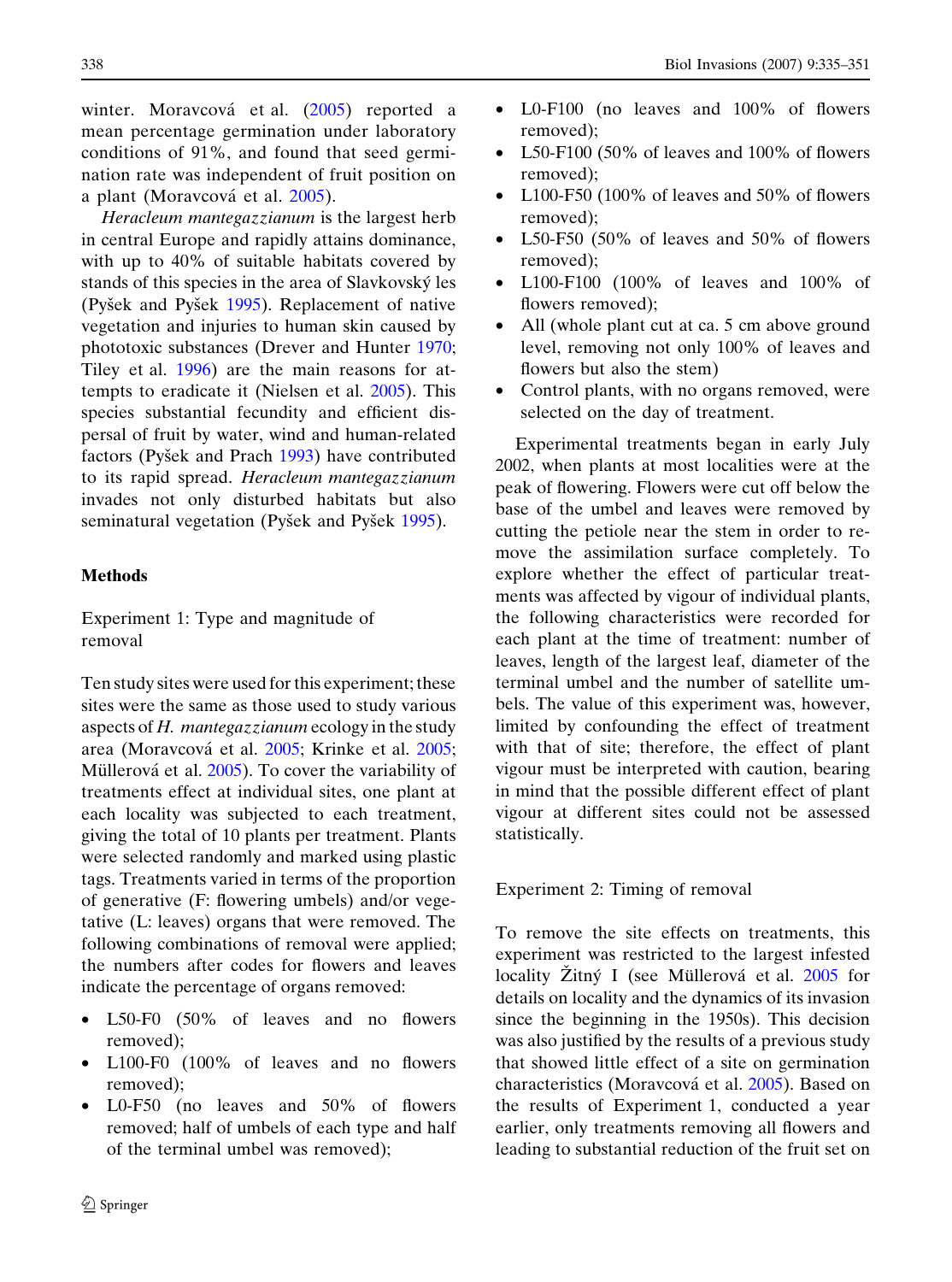regenerating plants were applied. In June 2003, 70 plants were randomly selected at the locality and marked with plastic tags. On the same day, 10 of them were designated as controls and the first treatment was applied: 10 individuals were cut at 5 cm above ground, removing the whole plant including leaf rosette (this treatment was termed All), and in another 10 plants, all organs above the leaf rosette were removed (treatment termed Rosette).

The timing of treatments was based on the phenological stage. The first treatment (Time 1) was initiated when terminal umbels were at the bud stage (7 June 2003). Time 2 (20 June 2003) corresponded to the beginning of flowering of the terminal umbel, and the final treatment, Time 3 (2 July 2003) the beginning of fruit development on the terminal umbel while other umbels were still flowering. At Time 2 and 3, another 10 plants of those marked at the beginning of the experiment were subjected to the All and Rosette treatments, respectively. Terminal umbels cut at Time 3 were marked and left at the locality, to determine whether fruits separated from maternal plants would ripen. This information is of considerable practical value when designing control strategy.

To explore whether or not the effect of treatments was related to plant vigour, basal diameter of the stem and plant height were recorded for each plant at Time 1, when the plants were selected.

## Response variables analyzed

During both experiments sites were repeatedly visited in August and September of the respective year and ripe fruits were harvested. Fruits harvested from plants with none or half of the flowers removed (F0 and F50 treatments) were categorized according to the position on a plant into those from the terminal (primary) umbel, and secondary umbels from satellites and/or branches. Fruits from plants subjected to removal of all flowers (treatments F100 in Experiment 1 and all plants in Experiment 2) were collected without reference to their position on a plant. The resulting total number of fruit samples was somewhat lower than expected (2002: 6 treatments  $\times$  3 positions  $\times$  10 plants + 4 treatments  $\times$  10 plants = 220 samples; 2003: 7 treatments  $\times$  10 plants  $+ 20$  cut-off terminal umbels  $= 90$  samples), because not all plants have regenerated due to mortality. Fruits were transported to the laboratory and kept in paper bags at room temperature until the germination experiments began.

Four sets of 25 fruits were taken from each fruit sample, weighed to the nearest 0.001 g and placed on Petri dishes with 0.5 cm of wet sand sterilized for  $48 h$  at  $120^{\circ}$ C. Seeds were coldstratified at refrigerator at  $2-6$ °C, and germinated at the same temperature (Moravcová et al. [2005](#page-16-0)) and monitored at three-week intervals. The germination experiments ran until majority of viable seeds germinated; both experiments were terminated after approximately 1 year ensuring that all viable seeds had an opportunity to germinate (Moravcová et al. [2005](#page-16-0)).

The following characteristics were recorded for each plant: (i) mean fruit weight (calculated from the weight of 25 fruits and recorded separately for the three positions where appropriate); (ii) total fruit weight (total weight of all fruits collected from a plant); (iii) total number of fruits (estimated from the mean fruit weight and total fruit weight, or counted where low numbers of fruits were produced); (iv) germination time of each seed; and (v) final germination percentage.

## Statistical analysis

The two different situations imposed by the treatments in Experiment 1 were analyzed differently: (i) Plants with none or half of the flowers removed (F0 and F50 treatments) and only subjected to the removal of different levels of vegetative organs exhibited compensatory growth in the remaining part of the growing season. The fruits analyzed here started to develop before the application of treatments, and at the end of the growing period, they were compared with those produced on control plants and analyzed separately for terminal, satellite and branch umbels (Table [1](#page-5-0)). This group of treatments is further referred to as ''Compensation'' and relates to a part of the Experiment 1. (ii) In plants subjected to treatments with all the flowers removed, fruits collected at the end of the growing season were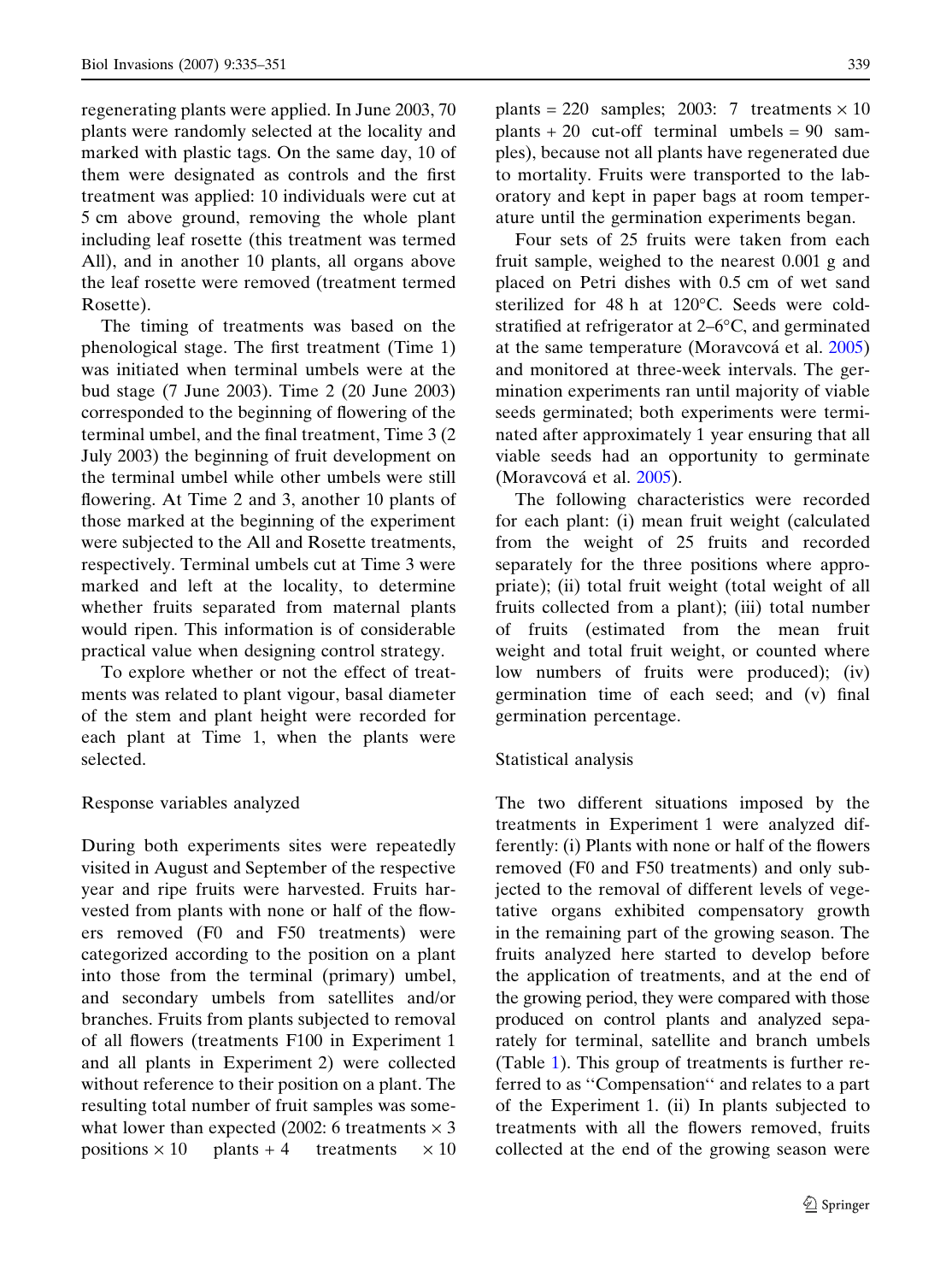<span id="page-5-0"></span>

| Response variable<br>Mean fruit weight<br>(Experiment 1)<br>Compensation<br>Model                                               |                     | Explanatory variables                                                                                                                                                                                                                                                                                                                                                                                                                                                                                                                                                                                                                                                                                                                                                                                                                                                                                                                                                                                                                                                                                                                                                                                                                                                                                                                                                                                            | Remark                                         |
|---------------------------------------------------------------------------------------------------------------------------------|---------------------|------------------------------------------------------------------------------------------------------------------------------------------------------------------------------------------------------------------------------------------------------------------------------------------------------------------------------------------------------------------------------------------------------------------------------------------------------------------------------------------------------------------------------------------------------------------------------------------------------------------------------------------------------------------------------------------------------------------------------------------------------------------------------------------------------------------------------------------------------------------------------------------------------------------------------------------------------------------------------------------------------------------------------------------------------------------------------------------------------------------------------------------------------------------------------------------------------------------------------------------------------------------------------------------------------------------------------------------------------------------------------------------------------------------|------------------------------------------------|
|                                                                                                                                 |                     |                                                                                                                                                                                                                                                                                                                                                                                                                                                                                                                                                                                                                                                                                                                                                                                                                                                                                                                                                                                                                                                                                                                                                                                                                                                                                                                                                                                                                  |                                                |
|                                                                                                                                 |                     | Control, L100-F0, L50-F0, L0-F50,                                                                                                                                                                                                                                                                                                                                                                                                                                                                                                                                                                                                                                                                                                                                                                                                                                                                                                                                                                                                                                                                                                                                                                                                                                                                                                                                                                                |                                                |
|                                                                                                                                 | Total fruit number  | L100-F50, L50-F50 + Umbel type + Covariates <sup>a</sup><br>$\frac{1}{2}$ Control, $\frac{1}{2}$ L100-F0, $\frac{1}{2}$ L50-F0,<br>L0-F50, L100-F50, L50-F50 + Umbel                                                                                                                                                                                                                                                                                                                                                                                                                                                                                                                                                                                                                                                                                                                                                                                                                                                                                                                                                                                                                                                                                                                                                                                                                                             |                                                |
|                                                                                                                                 |                     | $type + Covariatesa$                                                                                                                                                                                                                                                                                                                                                                                                                                                                                                                                                                                                                                                                                                                                                                                                                                                                                                                                                                                                                                                                                                                                                                                                                                                                                                                                                                                             |                                                |
|                                                                                                                                 | Final germination % | L100-F50, L50-F50 + Umbel type +<br>Control, L100-F0, L50-F0, L0-F50,                                                                                                                                                                                                                                                                                                                                                                                                                                                                                                                                                                                                                                                                                                                                                                                                                                                                                                                                                                                                                                                                                                                                                                                                                                                                                                                                            |                                                |
|                                                                                                                                 |                     | Covariates <sup>a</sup>                                                                                                                                                                                                                                                                                                                                                                                                                                                                                                                                                                                                                                                                                                                                                                                                                                                                                                                                                                                                                                                                                                                                                                                                                                                                                                                                                                                          |                                                |
| Germination rate                                                                                                                |                     | Control, L100-F0, L50-F0, L0-F50,                                                                                                                                                                                                                                                                                                                                                                                                                                                                                                                                                                                                                                                                                                                                                                                                                                                                                                                                                                                                                                                                                                                                                                                                                                                                                                                                                                                |                                                |
|                                                                                                                                 |                     | L100-F50, L50-F50 + Umbel type +<br>Covariates <sup>a</sup>                                                                                                                                                                                                                                                                                                                                                                                                                                                                                                                                                                                                                                                                                                                                                                                                                                                                                                                                                                                                                                                                                                                                                                                                                                                                                                                                                      |                                                |
| Regeneration                                                                                                                    | Total fruit number  | L0-F100, L50-F100, L100-F100, All +                                                                                                                                                                                                                                                                                                                                                                                                                                                                                                                                                                                                                                                                                                                                                                                                                                                                                                                                                                                                                                                                                                                                                                                                                                                                                                                                                                              | Control and umbel                              |
| (Experiment 1)                                                                                                                  |                     | Covariates <sup>a</sup>                                                                                                                                                                                                                                                                                                                                                                                                                                                                                                                                                                                                                                                                                                                                                                                                                                                                                                                                                                                                                                                                                                                                                                                                                                                                                                                                                                                          | type irrelevant                                |
| Mean fruit weight                                                                                                               |                     | Control, L0-F100, L50-F100, L100-F100, All +<br>Covariates <sup>a</sup>                                                                                                                                                                                                                                                                                                                                                                                                                                                                                                                                                                                                                                                                                                                                                                                                                                                                                                                                                                                                                                                                                                                                                                                                                                                                                                                                          | Umbel type irrelevant                          |
|                                                                                                                                 | Final germination % | Control, 2D-F100, L50-F100, L100-F100, All +                                                                                                                                                                                                                                                                                                                                                                                                                                                                                                                                                                                                                                                                                                                                                                                                                                                                                                                                                                                                                                                                                                                                                                                                                                                                                                                                                                     | Umbel type irrelevant                          |
| Germination rate                                                                                                                |                     | Control, CD-F100, L50-F100, L100-F100, All +<br>Covariates <sup>a</sup>                                                                                                                                                                                                                                                                                                                                                                                                                                                                                                                                                                                                                                                                                                                                                                                                                                                                                                                                                                                                                                                                                                                                                                                                                                                                                                                                          | Umbel type irrelevant                          |
|                                                                                                                                 |                     | Covariates <sup>a</sup>                                                                                                                                                                                                                                                                                                                                                                                                                                                                                                                                                                                                                                                                                                                                                                                                                                                                                                                                                                                                                                                                                                                                                                                                                                                                                                                                                                                          |                                                |
| Regeneration                                                                                                                    | Total fruit number  | All, Rosette + Covariates <sup>d</sup>                                                                                                                                                                                                                                                                                                                                                                                                                                                                                                                                                                                                                                                                                                                                                                                                                                                                                                                                                                                                                                                                                                                                                                                                                                                                                                                                                                           | Control and umbel type                         |
| (Experiment 2)                                                                                                                  |                     |                                                                                                                                                                                                                                                                                                                                                                                                                                                                                                                                                                                                                                                                                                                                                                                                                                                                                                                                                                                                                                                                                                                                                                                                                                                                                                                                                                                                                  | irrelevant                                     |
| Total fruit weight                                                                                                              |                     | All, Rosette + Covariates <sup>d</sup>                                                                                                                                                                                                                                                                                                                                                                                                                                                                                                                                                                                                                                                                                                                                                                                                                                                                                                                                                                                                                                                                                                                                                                                                                                                                                                                                                                           | Control and umbel type                         |
|                                                                                                                                 |                     |                                                                                                                                                                                                                                                                                                                                                                                                                                                                                                                                                                                                                                                                                                                                                                                                                                                                                                                                                                                                                                                                                                                                                                                                                                                                                                                                                                                                                  | irrelevant                                     |
| Mean fruit weight                                                                                                               | Final germination % | Control, All, Rosette + Covariates <sup>d</sup><br>Control, All, Rosette + Covariates <sup>d</sup>                                                                                                                                                                                                                                                                                                                                                                                                                                                                                                                                                                                                                                                                                                                                                                                                                                                                                                                                                                                                                                                                                                                                                                                                                                                                                                               | Umbel type irrelevant<br>Umbel type irrelevant |
| <sup>d</sup> Basal diameter of the stem and plant height at the time of treatment<br>weight in Experiment 1 was used to estimat |                     | on unaffected plants (terminal, satellite, branches). Note that total fruit weight in Experiment 1 and germination rate in Experiment 2 were not analyzed. Total fruit<br>Compensation treatments relate to those with flowering umbels not or only partly removed, where flowers/fruits were initiated before the treatment. Regeneration<br>relates to treatments where new fruits were produced as a response to complete fruit removal by the treatment. Note that control is irrelevant for regeneration<br>te fruit numbers. Since germination rate in regeneration treatments of Experiment 1 varied without a consistent pattern, it<br>treatments related to the total fruit production and umbel type is always irrelevant because regenerating fruits are not produced on normal types of umbels produced<br>was not analyzed in Experiment 2. Treatment codes: L: leaves, F: flowers; numbers indicate percentage of organs removed (see text for details)<br><sup>b</sup> Only half of the fruits produced on control plants was used for comparison because half of the flowers were removed by these treatments<br><sup>a</sup> Length of the largest leaf; number of leaves; diameter of the terminal umbel; number of satellite umbels at the time of treatment<br>Average value obtained from fruits produced on terminal, satellite and branch umbels of control plants was used as a control |                                                |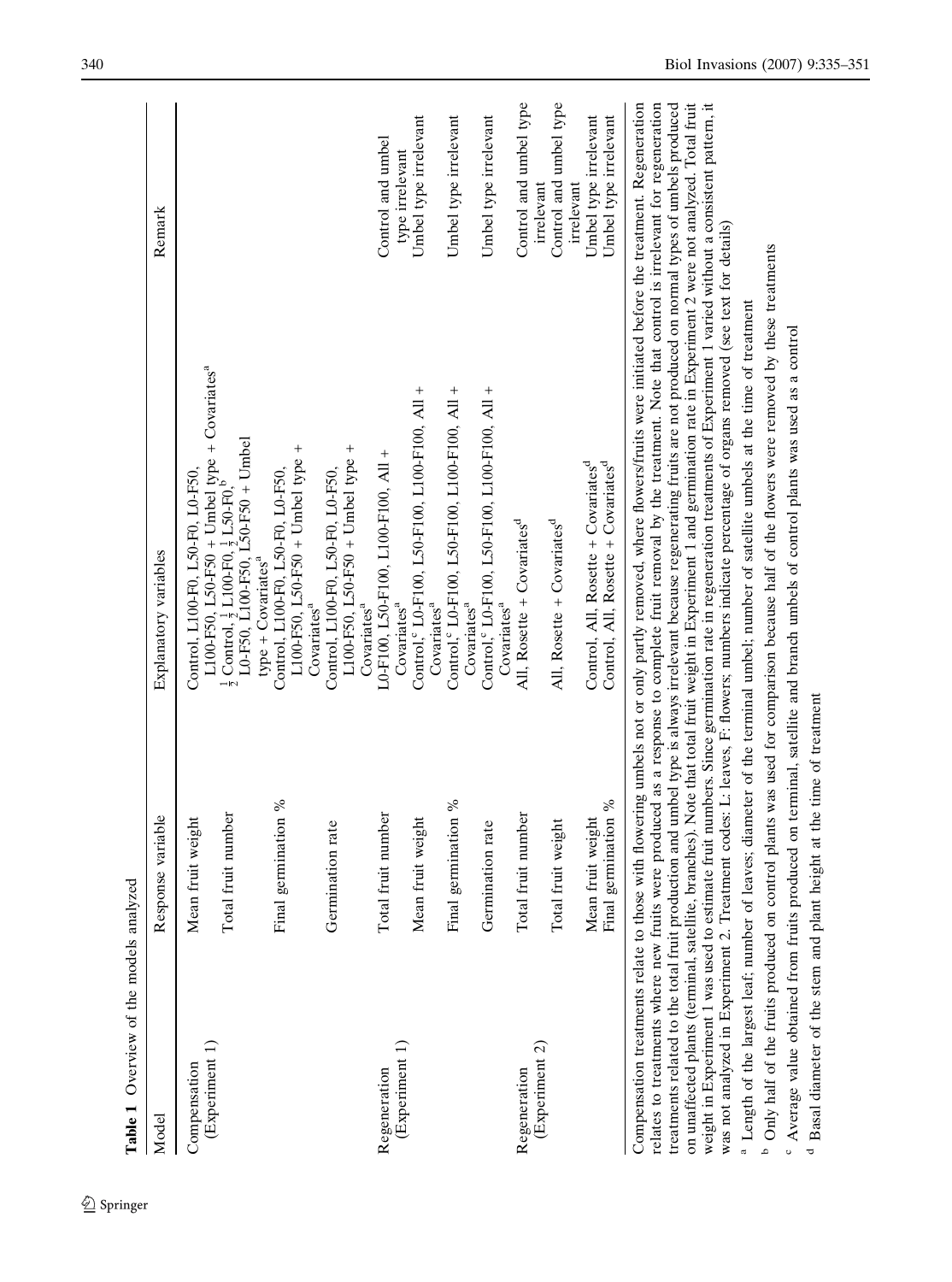all produced after the treatment. Their characteristics were neither related to control nor analyzed with regards to the position (Table [1\)](#page-5-0). This group of treatments is further referred to as ''Regeneration'' and relates to F100 treatments in the Experiment 1 to the results of Experiment 2.

Response variables were total fruit numbers (square root transformed + 1, Sokal and Rohlf [1995\)](#page-16-0), mean fruit weights, total fruit weights  $(ln + 0.5$  transformed, Yamamura [1999\)](#page-16-0), final germination percentages (angular transformed proportions, Sokal and Rohlf [1995](#page-16-0)) and germination rates (average time to germination of each seed, see Moravcová et al. [2005](#page-16-0)). Some variables were only analyzed for some experiments (see Table [1](#page-5-0) for an overview). Explanatory variables included categorical variables, termed factors, and continuous variables, termed covariates. Factors were control plants and treatments of the compensation and regeneration experiments. In addition, umbel positions on experimental plants (terminal, satellites and branches) were also used as factors in compensation experiments. Covariates in the Experiment 1 were the length of the largest leaf, number of leaves, size (diameter) of the terminal umbel, and number of satellite umbels at Time 1. Covariates in the Experiment 2 were basal diameter of the stem and plant height at the time of treatment. Because the covariates were measured on different scales, whenever two or more covariates appeared significant in the same model, they were standardized to zero mean and unit variance in order to achieve their comparable influence. The standardization thus enabled direct comparisons of their effects, because steeper regression slopes directly indicated larger effects. Collinearity of the covariates was checked by a matrix of correlation coefficients, and then by calculating tolerance values, using the regression of the covariate in question against all the remaining covariates in the model (Quinn and Keough [2002\)](#page-16-0).

The analyses began with two-way fixed effects factorial ANOVAs for equal sample sizes for compensation models, to search for significant interactions between plant treatments and umbel positions on plants. Because no significant interactions between treatments and umbel positions

were revealed, excepting germination rate, the analyses continued by ANCOVAs excluding germination rate data. The modelling of ANCOVAs started by fitting models in which each treatment, or each umbel position, was regressed on appropriate covariates with a different intercept and a different slope. The parameters of each model were inspected, and the least significant term was removed in a deletion test. If the deletion caused an insignificant increase in deviance, the term was removed. Deletion tests were repeated until minimal adequate models were established. In these minimal adequate models, all non-significant parameters were removed, and all the remaining parameters were significantly ( $P < 0.05$ ) different from zero and from one another (Crawley [1993](#page-15-0)). If the minimal adequate models contained only plant treatments, the mean differences among treatments were evaluated by least square differences (LSD) tests (Sokal and Rohlf [1995](#page-16-0)). If the minimal adequate models contained only umbel positions, the a priori hypothesis, namely that fruit numbers, mean fruit weights and final germination percentages on terminal umbels significantly differed from average values for satellites and branch umbels, was tested by orthogonal contrasts (Crawley [1993\)](#page-15-0).

Germination rate was analyzed using a survival analysis (Crawley [1993](#page-15-0)). Here, the time of germination (in weeks) of each seed was the response variable. Dormant seeds were censored. Differences in germination rate were fitted by likelihood functions, described by two parameters, mean time to germination,  $\mu$ , and shape parameter,  $\alpha$ . The mean time to germination was the time needed for germination of 50% of seed. The shape parameter indicated the appearance of germination curves. The curves, in which  $P$  is a proportion of seeds that germinated as a function of time, t, were  $P(t) = \exp(-\lambda t^{\alpha})$ , where  $\lambda = \mu^{-\alpha}$ .

All fitted models were checked for appropriateness of their structure by plotting standardized residuals against fitted values, and by normal probability plots (Crawley [1993](#page-15-0)). Calculations were made using GLIM version 4 (Francis et al. [1994\)](#page-15-0).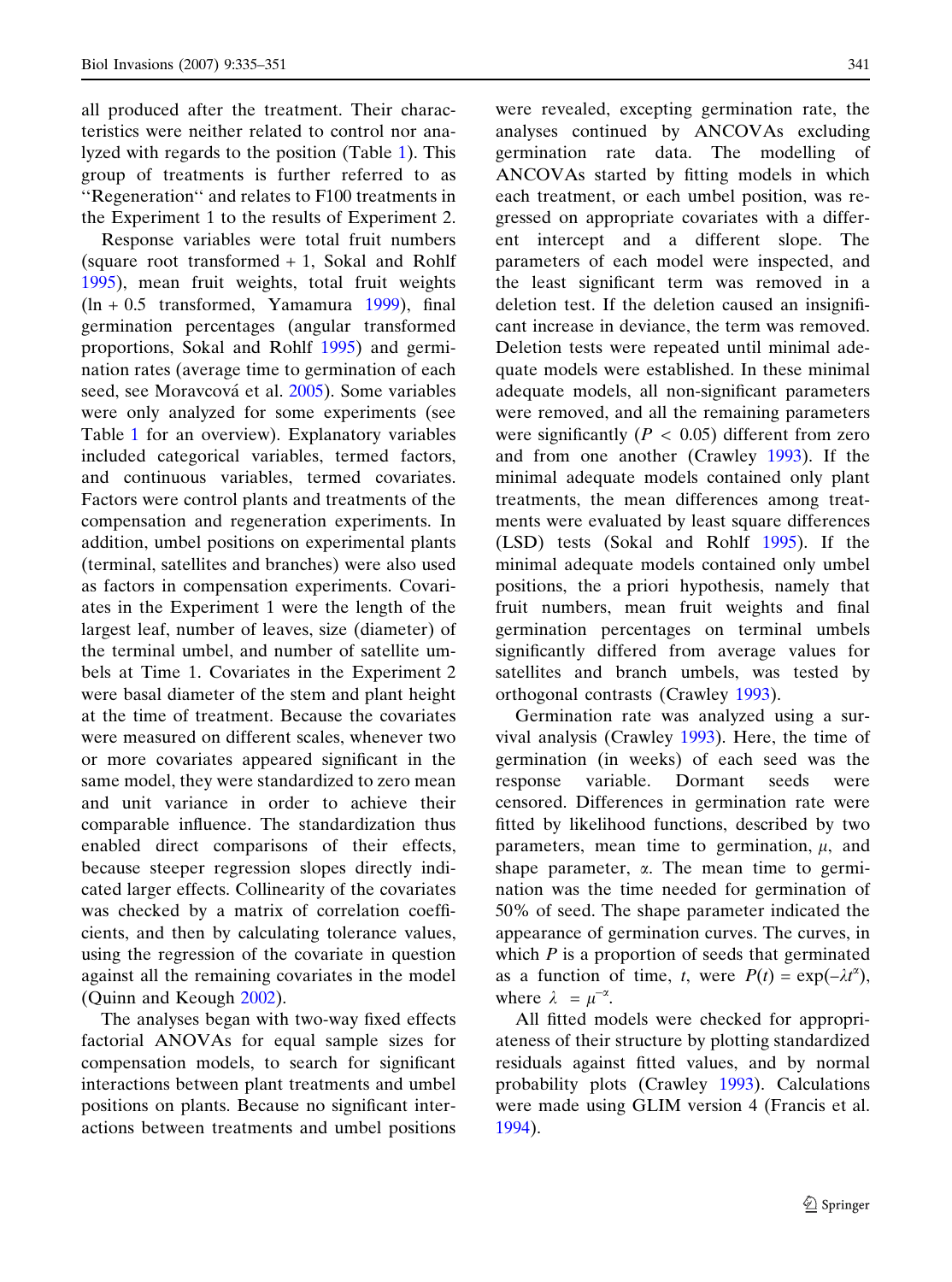### <span id="page-7-0"></span>**Results**

Experiment 1: Compensatory growth of plants with half or all the fruits retained

Except for treatments where half of the umbels were removed (Tables  $1, 2$  $1, 2$ ), the total number of fruits, their mean weight and final germination percentage were always significantly affected by both the treatment and umbel position (Table 2). These effects were independent, as indicated by non-significant interactions hence they were explored separately (Table 2).

As for the effect of treatments, the total number of fruits (Fig. 1a) and their mean weight (Fig. 1b) were significantly reduced by removal of all leaves, however, the effect of treatments resulted in differential compensatory responses (Table [3\)](#page-8-0). The final germination percentage also varied significantly among treatments but the pattern was not related to the magnitude of leaf and/or fruit removal and none of the treatments was significantly different from the control (Fig. 1c, Table [3\)](#page-8-0).

Plant vigour played a role in individual plant response to treatments. Plants with larger leaves at the time of removal, which indicate more vigorous individuals, produced more fruits (Fig. [2a](#page-9-0), b). The slopes of regression lines indicate that if no flowers were removed, pre-treatment leaf length had a stronger effect on the number of fruits produced in treatments with all leaves removed than in those with only half of the leaves



Fig. 1 Comparison by least square differences (LSD) of plants growing under the compensation treatments with control plants in Experiment 1. (a) Treatments with no flowering umbels removed. (b),  $(c)$  Treatments with 0, 50 and 100% of leaves (L0, L50, L100) and 0 and 50% of flowering umbels (F0, F50) removed. Bars with the same letters are not significantly ( $P < 0.05$ ) different. Vertical lines are one standard deviation, sample sizes are  $n = 30$ 

removed (Fig. [2](#page-9-0)a). If half of the umbels were removed, the pattern was difficult to interpret: the effect of plant vigour, expressed by leaf size, on

| Source of<br>variation | Fruit numbers:<br>control, L100-F0,<br>$L50-F0$ |          |                | Fruit numbers:<br>control, L0-F50,<br>L100-F50, L50-F50 |           |               | Mean fruit<br>weights: all<br>treatments |           |                  | Final germination:<br>all treatments |             |                |               | Germina-<br>tion rate: all<br>treatments |  |  |
|------------------------|-------------------------------------------------|----------|----------------|---------------------------------------------------------|-----------|---------------|------------------------------------------|-----------|------------------|--------------------------------------|-------------|----------------|---------------|------------------------------------------|--|--|
|                        |                                                 | df MS    | F              | df                                                      | <b>MS</b> | F             | df                                       | <b>MS</b> | F                | df                                   | <b>MS</b>   | F              |               | df $\chi^2$                              |  |  |
| Umbel<br>position      |                                                 | 2 3781.5 | 5.78*          |                                                         | 2 1055.0  | 2.57 NS       |                                          | 2 550.0   | $35.34**$        |                                      | 2 0.3052    | $10.11**$      | $\mathcal{L}$ | $67.00**$                                |  |  |
| Treatment              |                                                 | 2 3965.5 | $6.06*$        | 3                                                       | 794.7     | 1.93 NS       |                                          |           | 5 196.34 12.62** |                                      | 5 0.12292   | $4.07*$        | 5.            | $106.00**$                               |  |  |
| (Position) $\times$    |                                                 |          | 312.25 0.48 NS | 6                                                       |           | 66.33 0.16 NS | 10                                       | 4.93      | $0.32$ NS        |                                      | 10 0.01594  | $0.53$ NS $10$ |               | $85.00**$                                |  |  |
| (Treatment)            |                                                 |          |                |                                                         |           |               |                                          |           |                  |                                      |             |                |               |                                          |  |  |
| Error                  | 81                                              | 654.36   |                | 108                                                     | 410.97    |               | 162                                      | 15.56     |                  |                                      | 162 0.03018 |                |               |                                          |  |  |

Table 2 ANOVA tables for compensation treatments of Experiment 1 (L100-F0, L50-F0, L0-F50, L100-F50, L50-F50, Control), combining removal of 0, 50 and 100% of leaves (L0, L50, L100) with removal of 0 and 50% of fruits (F0, F50)

Fruit numbers, fruit weights and final germination percentage are two-way fixed effect factorial ANOVAs, germination rate is survival analysis

 $*P < 0.01$ ;  $*P < 0.001$ ; NS = not significant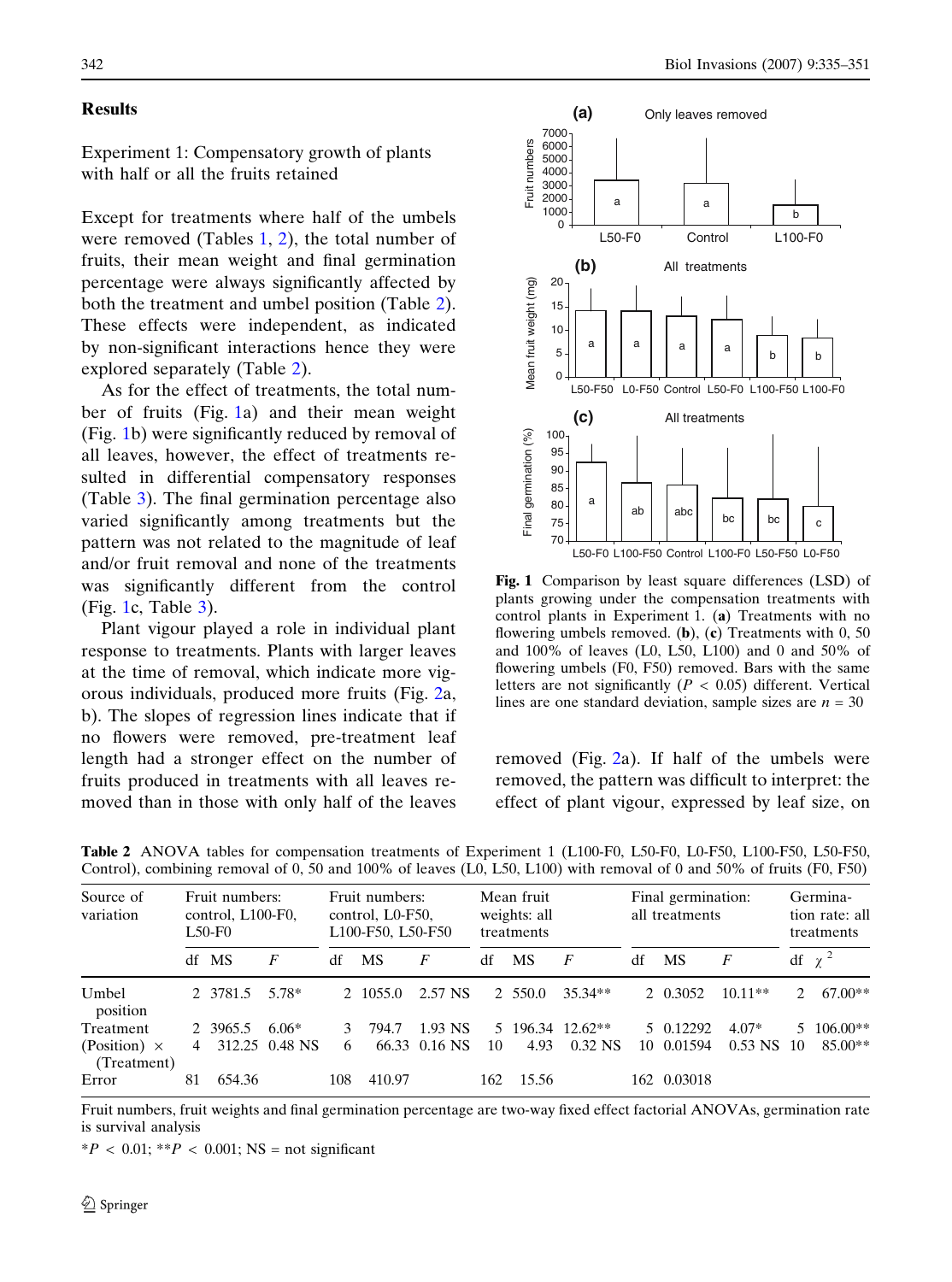|  |  | ŕ      |
|--|--|--------|
|  |  | ł<br>× |
|  |  |        |

|                                   | Mean fruit<br>weight | $%$ of<br>control | Total fruit number   | $%$ of<br>control | Final<br>germination % | $%$ of<br>control |
|-----------------------------------|----------------------|-------------------|----------------------|-------------------|------------------------|-------------------|
| Control                           | $13.0 \pm 3.6$       |                   | $9613.7 \pm 9183.1$  | $\qquad \qquad$   | $85.9 \pm 9.0$         |                   |
| $L100-F0$                         | $8.9 \pm 1.6$        | 68.3              | $4624.8 + 4857.6$    | 48.1              | $84.3 \pm 9.5$         | 98.1              |
| $L50-F0$                          | $13.0 \pm 3.5$       | 99.9              | $10347.1 \pm 8284.7$ | 107.6             | $93.1 \pm 3.0$         | 108.4             |
| $LO-F50$                          | $14.5 \pm 4.1$       | 112.0             | $7334.5 + 6132.4$    | 76.3              | $81.6 \pm 10.1$        | 95.0              |
| L <sub>100</sub> -F <sub>50</sub> | $9.5 \pm 1.2$        | 72.9              | $3844.8 \pm 2936.9$  | 40.0              | $89.3 + 7.4$           | 104.0             |
| L50-F50                           | $14.1 \pm 3.4$       | 108.8             | $5060.0 \pm 2352.9$  | 52.6              | $82.5 \pm 13.3$        | 96.0              |
| Treatments pooled                 | $12.0 \pm 3.8$       | 92.4              | $6242.2 \pm 5667.7$  | 64.9              | $86.2 \pm 10.0$        | 100.3             |

<span id="page-8-0"></span>Table 3 Reproductive characteristics of plants resulting from compensation treatments in Experiment 1

Percentage compensation is related to the control

Values are means  $\pm$  SD,  $n = 10$ 

fruit number was only significant if no leaves or all leaves were removed, but non-significant in treatments with half of the leaves removed (Fig. [2](#page-9-0)b). The number of fruits produced by control plants was never related to the leaf length (Fig. [2](#page-9-0)a, b). Mean fruit weight was significantly affected by length of the largest leaf and the number of leaves at the time of treatment  $(F = 10.51$ ; df = 7, 154;  $P < 0.001$ ), but the effect of these proxies for plant vigour varied among treatments without any consistent pattern. Final germination percentage was significantly affected by the size of the terminal umbel and by the number of satellite umbels ( $F = 7.65$ ; df = 8, 171;  $P < 0.001$ , but the pattern among treatments was also inconsistent.

Analysis of the effect of umbel position on treated plants revealed that terminal umbels produced significantly more fruits that were heavier and germinated faster than fruits from satellites and branches. Fruits from satellites and branches did not differ in any of these characteristics (Table [4](#page-10-0)).

The vigour of treated plants co-determined how treatments affected reproductive characteristics on different types of umbels. Slopes of the regression lines indicate that plants with larger leaves at the time of treatment produced more fruit (Fig. [2](#page-9-0)c, d). If only leaves were removed, this effect of plant vigour was obvious on all three types of umbels but more pronounced on terminals than on satellite and branch umbels (Fig. [2c](#page-9-0)). If half of the umbels were removed, the effect of leaf length was only significant on satellite and branch umbels, but not on terminals (Fig. [2](#page-9-0)d). Mean fruit weight increased with size of the terminal umbel at the time of treatment and the rate of this increase was the same for fruits produced on all three types of umbels (Fig. [2e](#page-9-0)). Final germination percentage on particular umbel types was significantly affected by both leaf length and size of the terminal  $(F = 12.94; df = 2, 177;$  $P < 0.001$ ). The percentage of germinated seed produced on satellite and branch umbels significantly increased with leaf length (angular transformed proportion of final germination =  $1.20 + 0.048$  standardized leaf length;  $F = 5.33$ ; df = 1, 178;  $P < 0.05$ ) but at the same time, it decreased with the size of the terminal umbel (angular transformed proportion of final germination = 1.20–0.043 standardized terminal size;  $F = 11.94$ ; df = 1, 178;  $P < 0.001$ ). Final germination percentage of seed from terminal umbels was not affected by the size of the terminal umbel or length of the largest leaf.

Germination rate was significantly affected by both treatment and umbel position (Table [2\)](#page-7-0). Because of a significant interaction between both (Table [2](#page-7-0), last column), the germination rate was analyzed separately for all treatments within particular umbel positions and vice versa, for all umbel positions within particular treatments. In both analyses, germination rate significantly varied without any consistent pattern.

Experiment 1: Regeneration after removal of all flowering umbels

Of 40 plants with umbels completely removed, 18 (45.0%) regenerated. The number of regenerated plants from treatments L0-F100, L50-F100,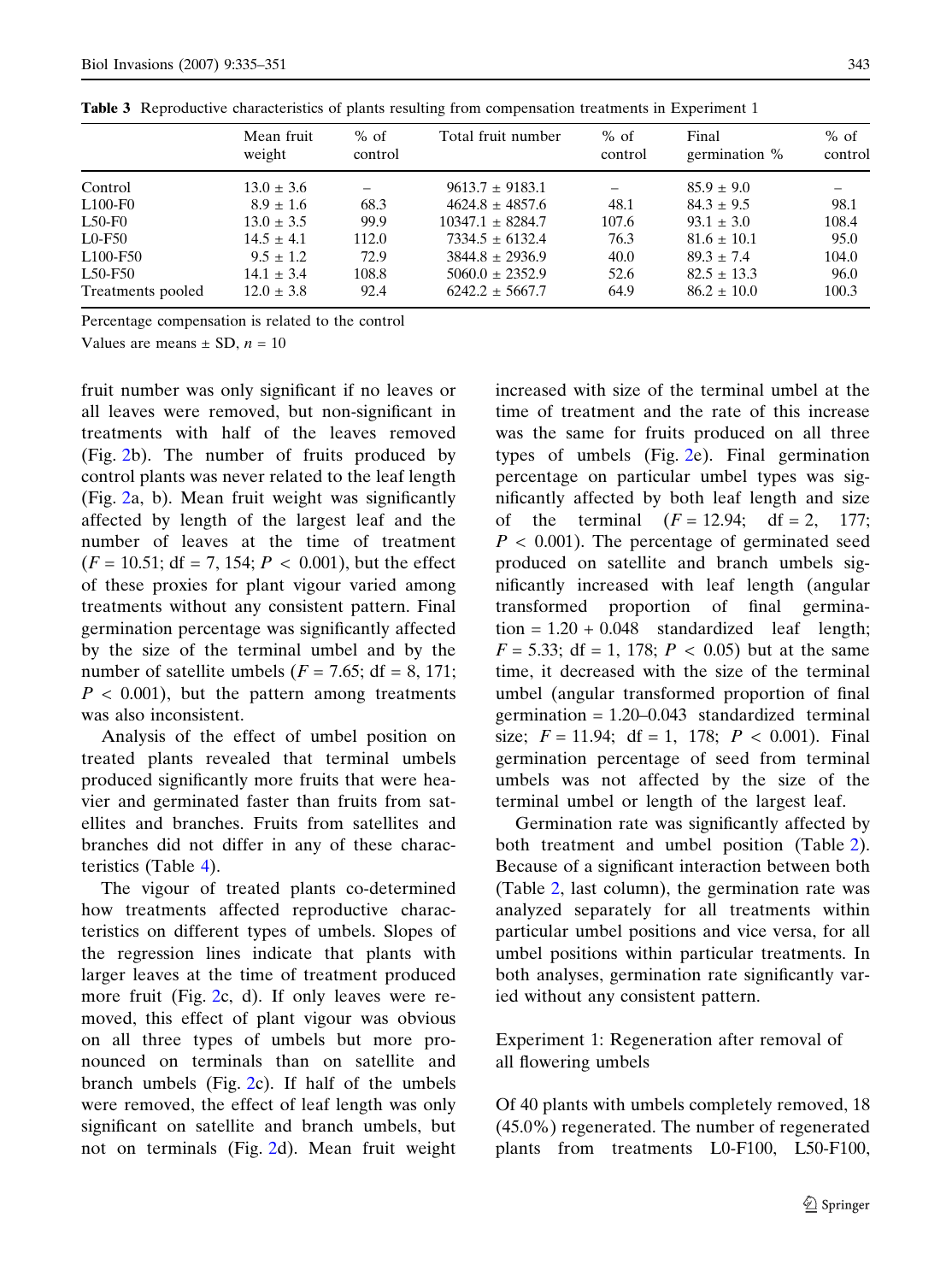<span id="page-9-0"></span>

 $\Box$  terminal  $\circ$  satellite & branch  $\equiv$  terminal  $\equiv$  satellite & branch

Fig. 2 Comparison by ANCOVAs of control plants with those treated by removal of 0, 50 and 100% of leaves (L0, L50, L100), and 0 and 50% of flowering umbels (F0, F50) (Experiment 1). (a)  $\sqrt{$ Fruit numbers of control = 50.16;  $\sqrt{$ Fruit numbers of L100-F0 = -79.24 + 1.22 leaf length;  $\sqrt{$ Fruit numbers of L50-F0 = 1.02 + 0.50 leaf length;  $F = 7.18$ ; df = 4, 85;  $P < 0.001$ . (b)  $\sqrt{F}$ ruit numbers of control & L50-F50 = 36.56;  $\sqrt{$ Fruit numbers of L0-F50 =  $-99.74 + 1.52$  leaf length;  $\sqrt{$ Fruit numbers of L100-F50 =  $-99.74 + 1.30$  leaf length;  $F = 19.25$ ; df = 3, 116;  $P < 0.001$ . (c)  $\sqrt{$ Fruit numbers of terminal = –  $1.79 + 0.60$  leaf length;  $\sqrt{}$  Fruit numbers of satellite & branch =  $-1.79 + 0.42$  leaf length;  $F = 9.07$ ; df = 2, 87;  $P < 0.001$ . (d)  $\sqrt{$ Fruit numbers of terminal = 41.4;  $\sqrt{}$ Fruit numbers of satellite & branch =  $-20.07 + 0.58$  leaf length;  $F = 8.64$ ; df = 2, 117;  $P < 0.001$ . (e) Mean fruit weight of terminal =  $10.89 + 0.076$  terminal size;  $\sqrt{\text{Mean}}$ fruit weight of satellite and branch umbels =  $5.66 + 0.076$ terminal size;  $F = 30.15$ ; df = 2, 177;  $P < 0.001$ 

*b*

L100-F100 and All was 6 (60%), 5 (50%), 4 (40%) and 3 (30%), respectively.

Regenerating plants produced  $103.4 \pm 220.1$ fruits (mean  $\pm$  SD,  $n = 18$ ). Total fruit numbers and total weight of fruits produced on regenerating plants did not significantly differ among treatments (Table [5\)](#page-11-0). Mean fruit weight produced on plants subjected to different treatments was  $12.7 \pm 6.1$  mg and did not significantly differ from those produced on control plants (Table [5](#page-11-0)). The only significant differences related to germination characteristics. Seeds on plants with leaves completely removed had final germination percentage significantly lower than seeds from the control plants (Fig. [3a](#page-10-0)) and they also had the lowest germination rate (LSD test on germination rate).

Experiment 2: Effect of the timing of treatment on regeneration

Of the 60 plants treated by complete umbel removal, 53 (88.3%) regenerated until the end of growing period. They produced on average  $1424.5 \pm 2451.0$  fruits (mean  $\pm$  SD, range 3– 13,229). Separated according to the time of treatment, 90, 95 and 80% of plants treated at Times 1, 2 and 3, respectively, produced some fruits. The number of fruits produced by plants treated at particular times was  $3310.4 \pm 3469.4$ (Time 1),  $461.4 \pm 613.8$  (Time 2) and  $446.4 \pm 518.5$  (Time 3).

Total fruit weight produced on regenerating plants was significantly affected by both the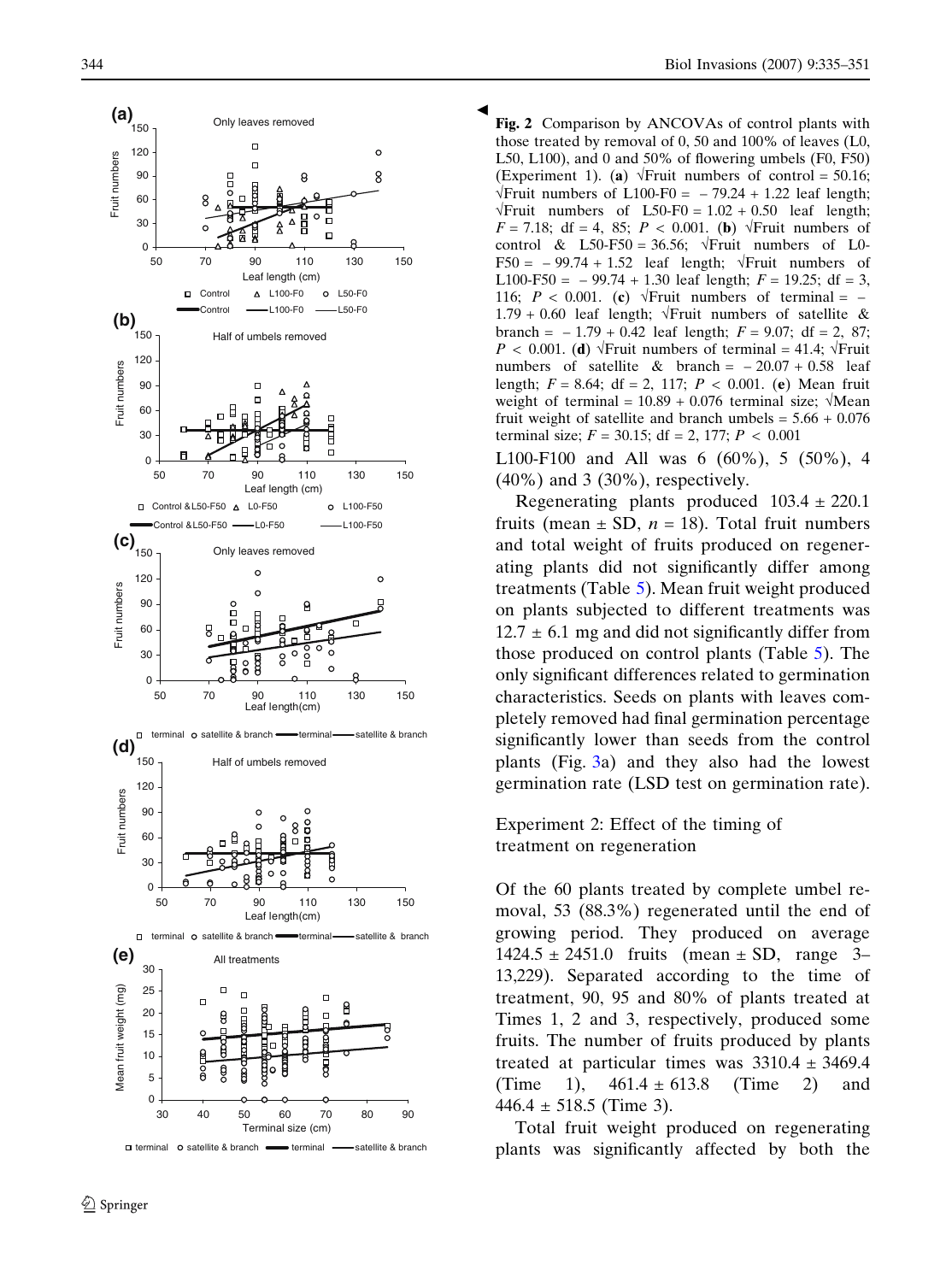| E30-P0, E0-P30, E100-P30, E30-P30, Control), Combining             |                                                 |     |                      |           |                                       |     |                | contrasts for univer positions |                                      |     |                      |                       |
|--------------------------------------------------------------------|-------------------------------------------------|-----|----------------------|-----------|---------------------------------------|-----|----------------|--------------------------------|--------------------------------------|-----|----------------------|-----------------------|
| Source of variation                                                | Fruit numbers:<br>control, L100-F0,<br>$L50-F0$ |     |                      |           | Mean fruit weights:<br>all treatments |     |                |                                | Final germination:<br>all treatments |     |                      |                       |
|                                                                    | SS                                              |     | df MS                | F         | SS                                    | df  | <b>MS</b>      | F                              | SS                                   | df  | МS                   | F                     |
| Umbel position<br>(Terminal) vs. (mean of<br>satellite and branch) | 7563<br>6875                                    | 2   | 3781.5 5.29*<br>6875 | $9.62*$   | 1100.22<br>1092                       |     | 550.11<br>1092 | 27.42**<br>54.44**             | 0.6104<br>0.5687                     |     | 2 0.3052<br>1 0.5687 | $9.91**$<br>$18.46**$ |
| (Satellite) vs. (branch)<br>Error                                  | 688<br>62.183                                   | -87 | 688<br>714.7         | $0.96$ NS | 8.22<br>3551.18                       | 177 | 8.22<br>20.06  | $0.41$ NS                      | 0.0417<br>5.4528                     | 177 | 0.0417<br>0.0308     | 1.35 NS               |

Total 69,746 89 4651.4 179 6.0632 179

<span id="page-10-0"></span>Table 4 One-way fixed effect ANOVA tables for compensation treatments of Experiment 1 (L100-F0,  $L$  50 F0, L0 F50, L100 F50, L50 F50, Control), combining

removal of 0, 50 and 100% of leaves (L0, L50, L100) with removal of 0 and 50% of fruits (F0, F50), with orthogonal contrasts for umbel positions

 $*P < 0.01$ ;  $*P < 0.001$ ; NS = not significant

treatment and time when it was applied  $(F = 9.46;$  $df = 6, 63; P < 0.001; Fig 3b$ . Control plants did not differ in total fruit weight from those with their rosette retained at Time 1 but differed from those plants whose rosette was removed completely at that time. Plants that retained their rosette at Time 2 did not significantly differ from individuals whose rosette was completely



Fig. 3 Comparison by least square differences (LSD) of the final germination percentage of plants resulting from regeneration treatments with control plants. (a) Treatments with 100% of fruits (F100) and 0, 50 and 100% of leaves (L0, L50, L100) removed, and the whole plant completely removed (All). (b) Comparison of the total fruit weight of plants resulting from removal of the whole plant (All), removal of plant with rosette retained (Rosette) and control plants, with removal applied at three times (1, 2, 3). Vertical lines are one standard deviation, sample sizes not given inside the bars are  $n = 10$ 

removed at Time 1. Not surprisingly, the most dramatic decrease in total fruit weight resulted from treatments that removed whole plants at Times 2 and 3. At Time 3, an effect of the same strength was observed if the rosette was retained. In general, the effect of treatments on the total number of fruits was weaker if applied early, at Time 1, than when conducted on plants at a more developed phenological stage. Within particular times of application, the treatments removing whole plants never significantly differed in total fruit weight from those leaving the rosette, although there was a slight tendency for plants with rosettes to produce heavier fruits (Fig. 3b).

Mean fruit weight did not differ among treatments (full model of ANCOVA:  $F = 1.31$ ; df = 20, 49; NS). Consequently, since fruit numbers were estimated from the total fruit weight and mean fruit weight, the effects of treatments on fruit numbers were the same as those for the total fruit weight (Fig. 3b). The effects on total fruit weight and mean fruit weight of covariates representing proxies for plant vigour, were never significant. Final germination percentage of treated plants reached  $62.8 \pm 29.2\%$  (mean  $\pm$  SD,  $n = 53$ ) and did not differ significantly  $(F = 2.44; df = 1, 61;$ NS) from control plants  $(77.6 \pm 15.4, n = 10)$ .

Umbels from plants treated at Time 3 and left to develop at the locality produced viable fruit. Of 20 treated plants, fruits developed on the terminal umbels of 17 (85%) plants. Fruit number  $(1840 \pm 2046, \text{ mean } \pm \text{ SD})$  and mean weight  $(5.74 \pm 1.36 \text{ mg})$  were significantly (number:  $F = 39.70$ ; df = 1, 28;  $P < 0.001$ ; weight: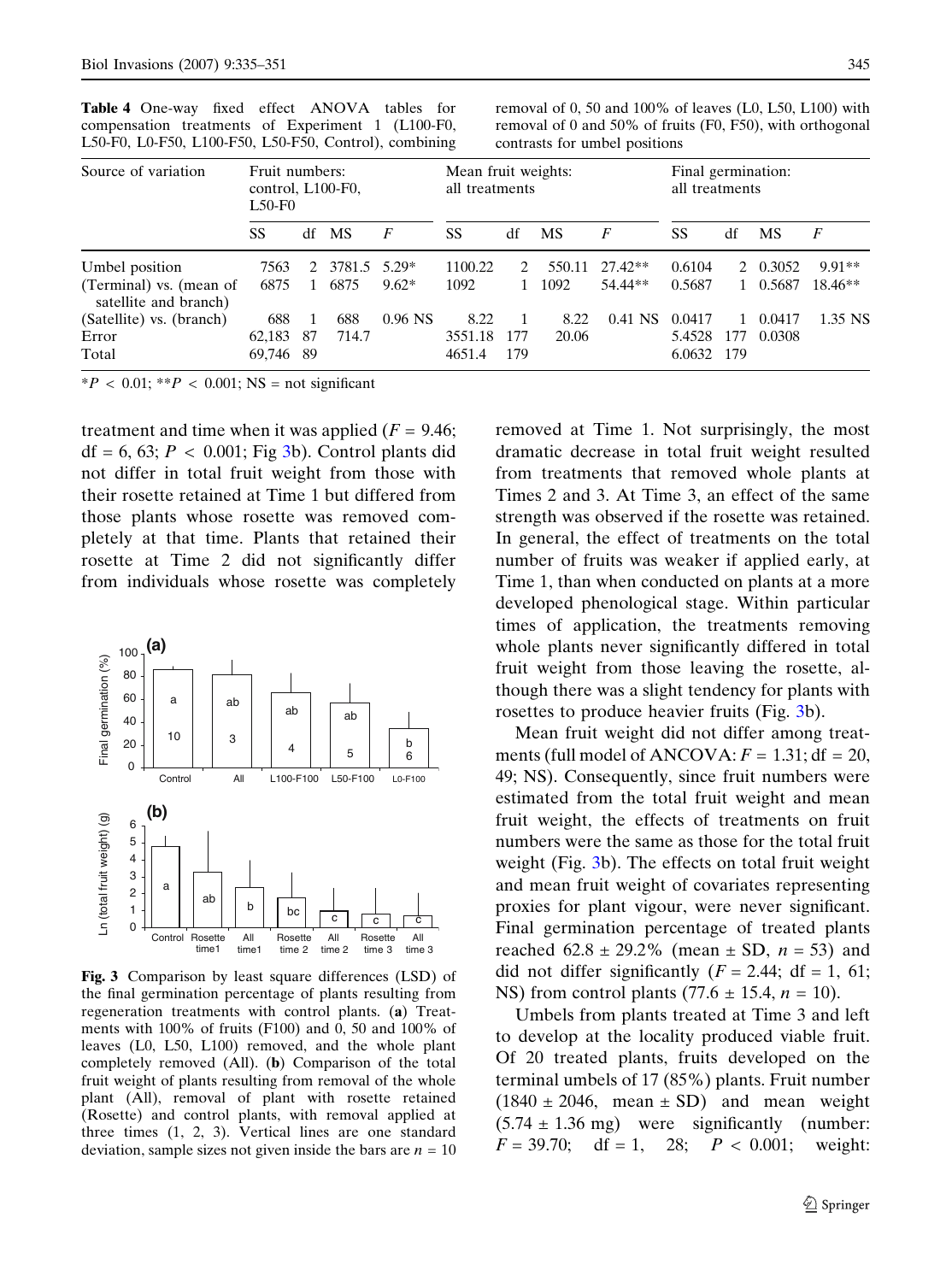| Source of<br>variation |    | Fruit numbers:<br>without control |           |         | without control | Total fruit weights: | Mean<br>fruit<br>weights |                        |           | Final   | germination  |                | Germina-<br>tion rate |            |
|------------------------|----|-----------------------------------|-----------|---------|-----------------|----------------------|--------------------------|------------------------|-----------|---------|--------------|----------------|-----------------------|------------|
|                        | df | <b>MS</b>                         |           | df      | <b>MS</b>       | F                    | df                       | MS                     |           | df      | MS           | $\overline{F}$ | df                    | $\gamma^2$ |
| Treatment<br>Error     | 36 | 6.34<br>40.61                     | $0.16$ NS | 3<br>36 | 1.20<br>3.77    | $0.32$ NS            | 4<br>23                  | 0.0000231<br>0.0000344 | $0.67$ NS | 4<br>23 | 0.47<br>0.15 | $3.19*$        | 4                     | $40.30**$  |

<span id="page-11-0"></span>Table 5 ANOVA tables for regeneration treatments of Experiment 1 (L0-F100, L50-F100, L100-F100, All, Control), combining removal of 0, 50 and 100% of leaves

(L0, L50, L100) with removal of all flowering umbels (F100), and the treatment that completely removed the whole plant, including rosette (All)

Fruit numbers, total fruit weights, mean fruit weights and final germination percentage are one-way fixed effect factorial ANOVAs, germination rate is survival analysis

 $*P < 0.05$ ;  $*P < 0.001$ ; NS = not significant

 $F = 71.59$ ; df = 1, 28;  $P < 0.001$ ) lower than in control plants  $(9863 \pm 5216$  fruits and  $13.09 \pm 2.62$  mg, respectively). The seeds from cut umbels also germinated to significantly  $(F = 33.76; df = 1, 25; P < 0.001)$  lower percentages  $(24.1 \pm 22.3\%)$  than those from control plants (77.6  $\pm$  15.6%). Cut-off umbels were only terminals because satellite and branch umbels were flowering at the time of treatment and fruits were not developing yet; these umbels decayed after being detached from plants and produced no seed. For practical purpose, the fruit production of removed umbels was compared with that of whole control plants, not only with their terminal umbels. The fate of umbels that are cut and left on the ground, regardless of which type of umbel they originated from, is particularly relevant from the viewpoint of control strategies.

#### **Discussion**

Previous studies on Heracleum mantegazzianum did not consider timing and seed quality

Since reducing or eliminating fruit production is a promising control strategy for alien invaders that rely exclusively on generative reproduction, it is not surprising that H. mantegazzianum has been the target of such efforts. For example, Pysek et al.  $(1995)$  $(1995)$  $(1995)$  followed the response of H. mantegazzianum plants to the removal of all leaves, all flowering umbels or only the terminal umbel. By the end of the growing period, plants had compensated for an average of 12.4% of the leaf area removed. Among plants that had tissues removed completely, fruit production was only 2.9% of observed in control plants. Fruit production doubled (5.8%), if leaves were retained at the time of treatment. Tiley and Philp ([1997](#page-16-0)) applied six different treatments to plants at the peak of flowering; experimental plants were cut at different stem sections, including two below the soil surface. Cutting the root 15 cm below ground was the only treatment that killed the plants. The authors note, however, that treated plants were able to produce viable seed, albeit without any details or statistical analysis.

Otte and Franke ([1998\)](#page-16-0) extended the results observed in single cutting experiments by examining the effects of repeated cutting of the same plants. Plants cut at ground level during flowering time, or above the lowest stem leaf, were able to produce some new umbels and fruits. However, when the treatment was repeated on the same plants, they were again able to produce flowers for a third time but fruits were no longer produced. Caffrey ([1999\)](#page-15-0) also studied the role of timing in an Irish populations of H. mantegazzianum; plants were cut at ground level in March and May and height of regenerated plants and the number of fruit they produced was recorded. The same treatment applied at a later phenological stage resulted in the production of smaller fruits. The authors conclude that smaller fruits could be less viable, but this is not the case in this species; as shown by Moravcová et al. ([2005\)](#page-16-0), lighter seeds germinate more slowly but up to the same high percentages as heavier seeds.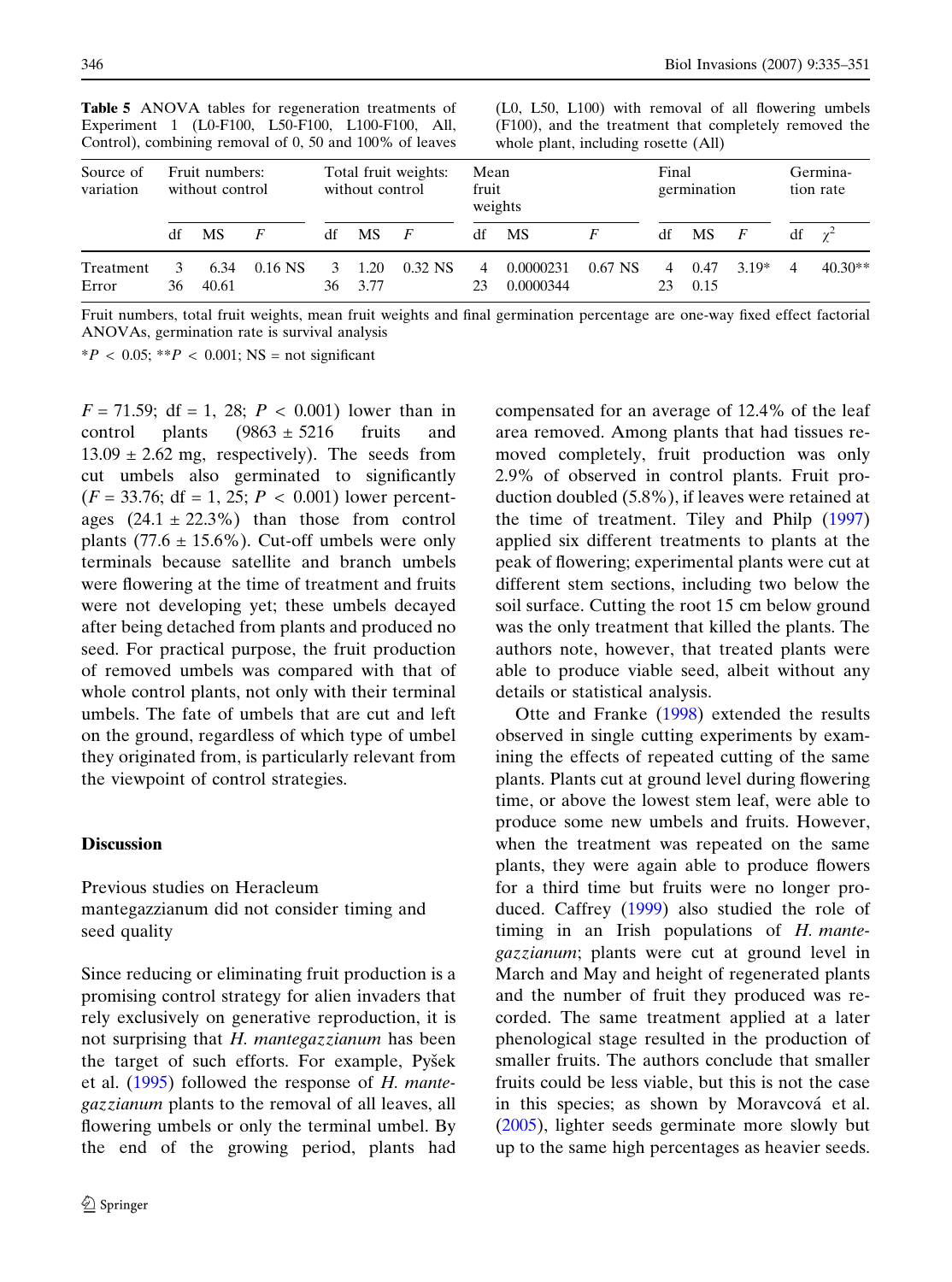This brief overview indicates that only one study touched the viability of seed from regenerating plants (Tiley and Philp [1997\)](#page-16-0), but with insufficient experimental detail. In the same vein, only one study considered two different times of treatment applications (Caffrey [1999](#page-15-0)) but only assessed the quality of seed by measuring seed size. Since the timing of any treatment is crucial for the success of control schemes, and the quality of seed cannot be properly evaluated without recording their germination percentage and rate, the present study is the first providing solid background and guidance to efforts to eradicate H. mantegazzianum via constraining its generative reproduction in infested sites.

Compensation and regeneration: two sides of the same coin

The treatments applied in the present study created two qualitatively different situations. If some or all of the fruits were left on plants and only vegetative tissues (leaves) or a portion of the flowers were removed, fruits extant upon treatment were assessed at the end of the growing period. These compensatory treatments explore to what extent plants are able to compensate for the loss of tissues by allocating resources to reproductive structures (Crawley [1983;](#page-15-0) Belsky 1986). The second situation focused on plants with flowers completely removed by the treatment; hence fruits produced at the end of the growing season are exclusively due to the development of new floral structures initiated as a response to the treatment. Although compensatory growth (Crawley [1983\)](#page-15-0) is also involved here, this situation is referred to as a regeneration treatment. There is also an analytical difference between both types of treatment, as for some of the characteristics studied the latter does not have a control to which results can be related, only the treatments can be compared with each other (Table [1\)](#page-5-0).

The compensation treatments had highly significant effects, although some did not exhibit a consistent trend due to a high variation among individual plants (Table [3\)](#page-8-0). This occurred because of treatment effects on germination characteristics: individual treatments produced seed

varying to a large extent in both final germination percentage and germination rate but none of the treatments differed from the control. This indicates that the reproductive characteristics studied in the species are hardly affected by quite a severe event, which loss of a large proportion of organs certainly is. This result corresponds well with previous findings that plants of H. mantegazzianum are little affected by environmental conditions, which favours this species invasion in Europe (Moravcová et al. [2005](#page-16-0); Müllerová et al. [2005\)](#page-16-0).

Plants that lost all the leaves at the peak of flowering period produced fewer fruits and these fruits were lighter, but the seed germinated at the same rate as that from normally developing plants. Plants with all leaves removed produced between 40 and 50% of the fruits of the control plants and about 70% of fruit weight (Table [3\)](#page-8-0). Decrease in fruit size following defoliation is a well-known phenomenon reported in the literature (Maun and Cavers [1971a](#page-15-0); Lee and Bazzaz [1980](#page-15-0); Bentley et al. [1980\)](#page-15-0). Nevertheless, plants with half of the leaves retained were not affected in terms of fruit number or weight, and did not differ from control plants. However, plants with half of their leaves produced seed that germinated at a much higher percentage than those from plants with leaf area completely removed (Fig. [1](#page-7-0)c).

That at least some of the treatments resulted in the production of lighter seeds (92.4% of the weight of control pooled across treatments, see Table [3](#page-8-0)) but the germination rate of these seeds was unaffected (100.3% of the control; see also Moravcová et al. [2005\)](#page-16-0) could have important practical implications. Lighter seeds might disperse farther, hence some control efforts may actually foster the spread of this species at the metapopulation level. Local abundance might be impacted or controlled by such treatments, but at larger spatial scales new patches could appear at larger distance from source population. This effect may not be as obvious in  $H$ . mantegazzianum as in wind dispersed species, where a clear effect of seed weight on dispersal distance can be assumed, but at least some means of dispersal of this species (attached to tyres, blown on frozen soil surface) could be potentially more efficient for light than heavy fruits.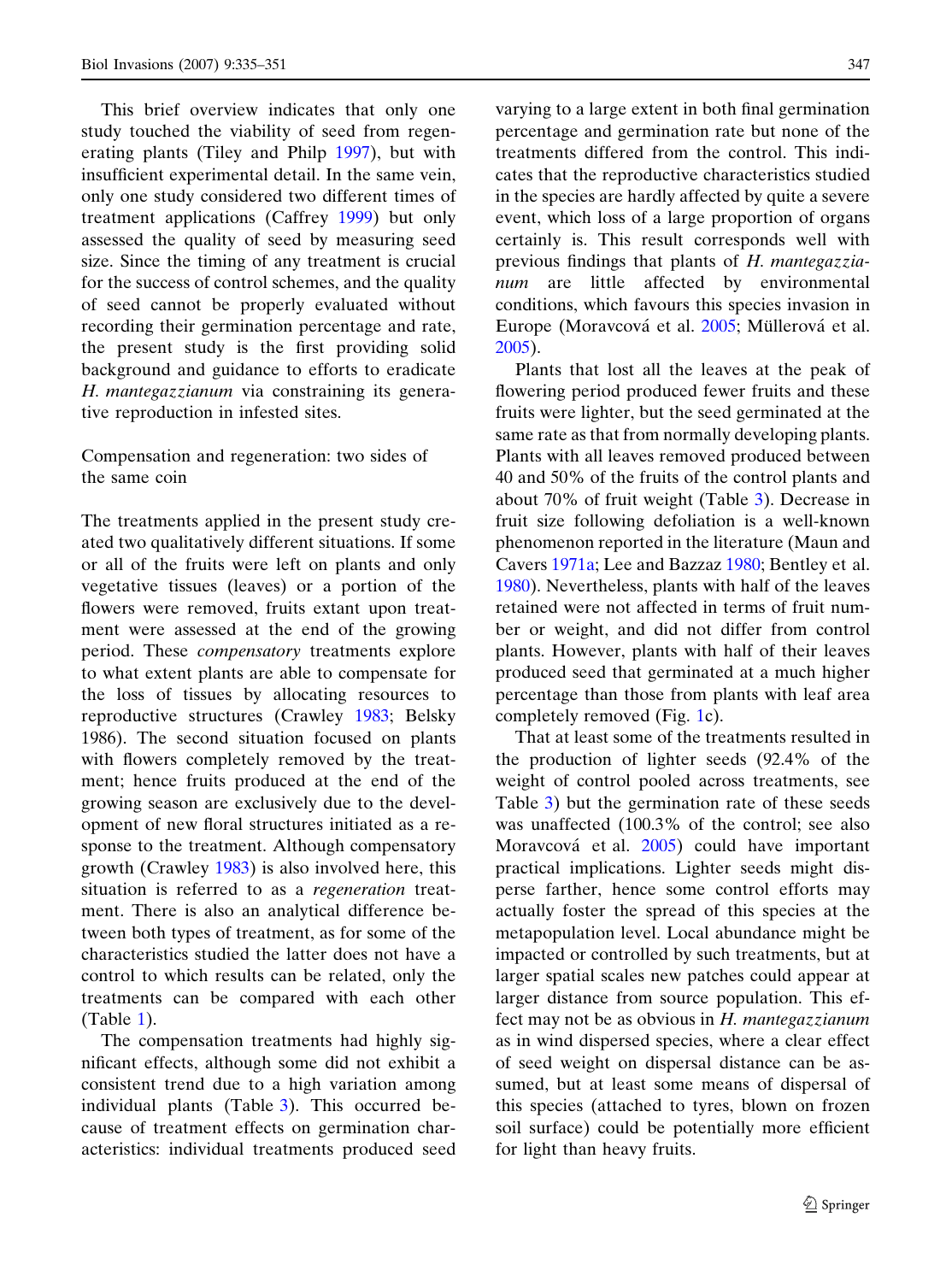Although there is a good evidence that some alien species may profit from lower levels of herbivory in their secondary distribution range (Maron and Vilà [2001](#page-15-0); Keane and Crawley [2002\)](#page-15-0), phylogenetically controlled experiments indicate that this may not be a general rule (Agrawal and Kotanen [2003](#page-15-0)). In addition, Maron and Vila` ([2001\)](#page-15-0) documented numerous cases of attack by native enemies on alien plants suggesting that even successful escape from some enemies may not translate into less damage, hence better performance in the novel environment. Hence the response of an alien species to tissue removal may affect its invasion success. Given the extraordinary fecundity of H. mantegazzianum, with an average plant producing 20,500 fruits (Perglová et al. [2006\)](#page-16-0), even a seriously limited fruit set supplies the population with enough viable seed to ensure population regeneration in the following years.

The advantage of being large: the position matters

Larger size allows a plant of H. mantegazzianum to more efficiently compensate. Plants that were more vigorous at the time of treatment application produced more fruit at the end of the growing period. If no flowers but all leaves were removed, the positive effect of plant size on fruit production was more pronounced than after treatments with only half of the leaves lost. Obviously, the more extreme the treatment, the more pronounced the advantage of being large.

However, if half of the umbels were removed, the effect of plant vigour on compensation was more difficult to interpret. Simultaneous loss of half of the flowers and either all or none of the leaves triggered the same response as if no flowers were removed: large plants did better. However, the effect was non-significant after the treatment with both half of flowers and half of leaves removed. Similarly, there was some inconsistent effect of compensation treatments on fruit weight and final germination percentage.

As shown in a previous study, terminal inflorescences produce more and heavier fruits, but the final germination is always high (91% on average), regardless of fruit position on a plant. However, seed from heavier fruits germinate at a faster rate, hence seed produced by terminal umbels germinated faster than those from satellite and branch umbels (Moravcová et al. [2005\)](#page-16-0). These findings were confirmed by the present study: terminal umbels produced significantly more fruits that were heavier with faster germinating from satellites and branches. However, plant vigour at the time of treatment interacted with position of an umbel on the plant, and exerted effects on both quantity and quality of fruit produced.

In terms of the number of fruit produced, the more vigorous of those plants that had no flowers and all leaves removed were more fecund (Fig. [2](#page-9-0)a). This effect was significant on all types of umbels but most pronounced on terminals (Fig. [2](#page-9-0)c). But, larger individuals within plants that lost half of the flowers allocated resources preferentially to satellite and branch umbels making the effect of plant vigour detectable only on these umbel types but not on terminals (Fig. [2](#page-9-0)d).

Mean fruit weight always increased with plant vigour (Fig. [2e](#page-9-0)), regardless of umbel type, but the final germination percent exhibited an interesting and rather complicated response. For seed produced on satellite and branch umbels, percent germination increased with size of the largest leaf, i.e. the measure of vegetative vigour. At the same time, however, germination of satellite and branch-produced seed decreased with the size of the terminal inflorescence at the time of treatment. Although measures of vegetative and generative vigour are correlated in plants (Crawley [1996\)](#page-15-0), plants with large terminal inflorescences had already allocated a large proportion of resources to generative reproduction at the time of treatment. In addition, terminal umbels are the main seed suppliers for the population (Perglová et al. [2006](#page-16-0)) and terminal diameter is closely correlated with the number of fruit produced (Pyšek et al. [1995](#page-16-0)). It appears that if leaves are removed, which is a situation simulating a rather heavy herbivore load, plants with large terminals have allocated enough resources to terminal umbels such that fruit production in terminals is unaffected or even increased. This strategy exerted a negative effect on fruit numbers produced by umbels other then terminal. Nevertheless, plants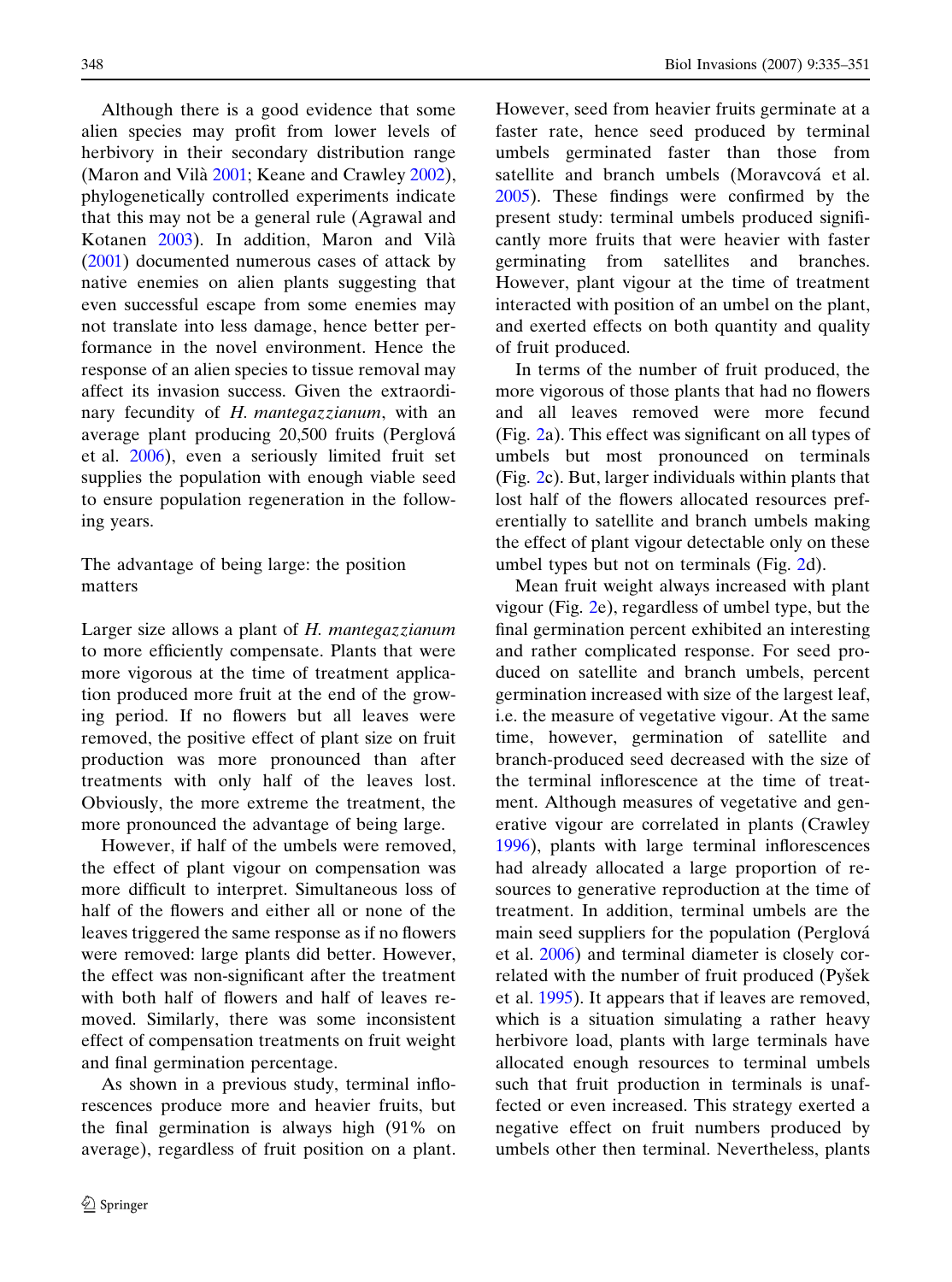with enough vegetative vigour, reflected by large leaves, were able to compensate for this preferential post-treatment allocation of resources to the terminal better than less vigorous individuals. This ''terminal-first'' strategy is further supported by the fact that the final germination percentage of fruits from terminal umbels was unaffected by the size of the terminal and length of the largest leaf—terminal umbels appear to be never negatively affected. Comparison of these results with those of a previous study further indicates that terminals are mobilized to exert their dominant position in resource allocation only when plants are exposed to extreme situations. In normally developing plants, size of the terminal umbel has no effect on germination characteristics (Moravcová et al. [2005\)](#page-16-0).

# Timing changes everything: implication for the control

Control measures applied to alien plants reproducing by seed typically target the flower; hence the regeneration portion of the present study is more relevant from the practical point of view. Plants from regeneration experiments performed in both years responded consistently to the removal of all umbels at the peak of flowering: regeneration in terms of number and weight of fruit produced was not affected by whether and how much of the leaves were removed at the same time. This contradicts the result of a previous study on *H. mantegazzianum* (Pyšek et al. [1995\)](#page-16-0) and some others (Maun and Cavers [1971b](#page-15-0)) that complete defloration at the flowering time leads to the production of larger fruits. The reasons for this difference could be that the previous study on the same species was conducted in a single locality, eliminating any variation in site conditions at particular localities. However, the presence of leaves during the regeneration process in Experiment 1 affected characteristics related to germination, since both the final germination percentage and the rate of germination were only negatively affected if leaves were missing. Nonetheless it is clear that the effect of timing in treatment application, and subsequent germination characteristics, depends on the phenological stage at which organs are removed. In 2003, when the last treatment was applied a little earlier compared to Experiment 1 in 2002, neither percentage nor rate of germination was affected by the treatments; seed produced was of the same quality as that from control plants.

That the timing of treatment is crucial is further validated by a comparison of both experiments conducted in this study. The time of tissue removal in Experiment 1 roughly corresponds to Time 3 of Experiment 2 (9–10 July and 2 July, respectively, taking between-year phenological differences into account); in phenological terms it was the peak flowering time, with fruits on terminal starting to develop. Yet the extent of regeneration was quite different: while 30–60% of plants with umbels completely removed produced some fruit in 2002, 80% did so in 2003. Translating approximately a week difference in timing into fruit production indicates that plants treated later, at later stage of fruit development on terminal, produced about four times less fruit. Targeting plants at the beginning of fruit development is probably insufficient: The most devastating treatment lead to 80% of regenerating plants that on average produced about 450 seeds with 60% germination. Tissue removal is therefore more efficacious when fruits on the terminal umbel are almost fully developed and those on secondary umbels are at full blossom (Pyšek et al.  $2006$ ). These results also emphasize need for repeated visits and a second cut of regenerating reproductive structures after which the fruits were reported not to develop (Otte and Franke 1998; Pyšek et al. [2006\)](#page-16-0).

Another important message of this study, from the viewpoint of control strategies, is that there is no difference between treatment efficiency when applied during the flowering and early fruiting stage of terminal umbels, and that cutting the rosette does not add to the overall effect. Cutting the stem and leaving rosette in its place results in the same effect and is technically more feasible.

The present study is also the first to evaluate previous anecdotal reports that seeds of H. mantegazzianum are able to ripen even if left at the locality after the inflorescences are cut. The extent of this ability is not negligible. Umbels from 85% of plants produced viable seed, although much less and of lower quality compared to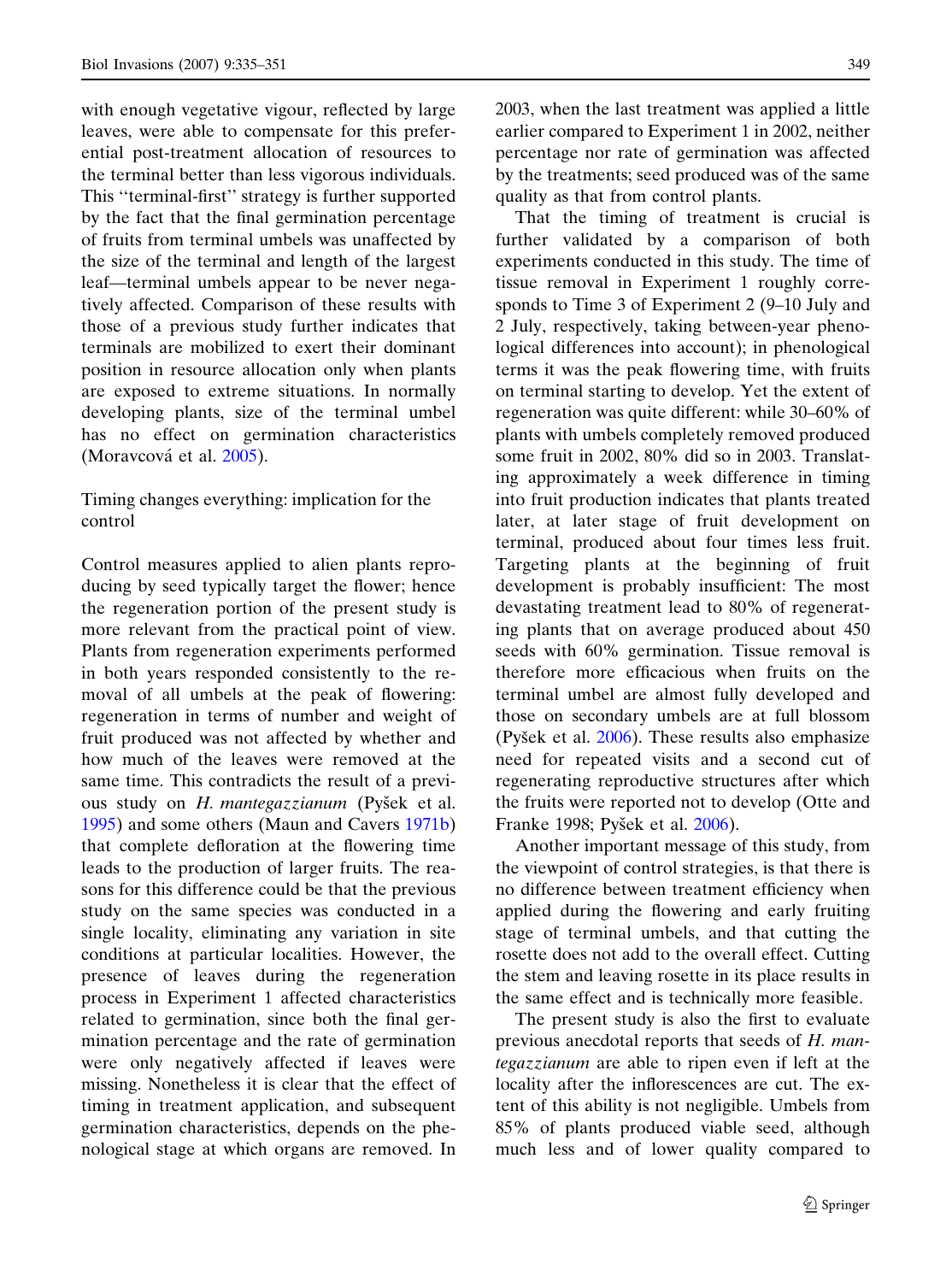<span id="page-15-0"></span>control (18.6% of its number and 43.8% of its mean weight). Still, these umbels provided on average 1840 fruits per plant and the seed germinated to 24.1%. Each terminal umbel cut-off and left at a site would therefore contribute an average of 442 viable seeds available for the regeneration of the invading population. These results clearly indicate that umbels removed from plants must be transported from the locality and measures taken, for example burning (Nielsen et al. [2005\)](#page-16-0), to prevent fruit from completing development. It must also be kept in mind that there is a trade-off between the danger of posttreatment development of seed and the efficiency of treatment depending on plants' phenology. Early removal of umbels provides an opportunity for substantial regeneration. Later umbel removal leads to more efficient reduction in fecundity but the removed fruits are more developed and would ripen into seed of a better quality. Moreover, late removal of umbels is associated with the danger of release of individual fruits during the treatment procedure and subsequent transport of plant material from the locality.

Acknowledgments We thank Jim Drake for valuable comments on the manuscript, especially the idea of metapopulation effect of light seeds, and for improving our English. The study was supported by the project ''Giant Hogweed (Heracleum mantegazzianum) a pernicious invasive weed: developing a sustainable strategy for alien invasive plant management in Europe'', funded within the ''Energy, Environment and Sustainable Development Programme'' (grant no. EVK2-CT-2001-00128) of the European Union 5th Framework Programme, by institutional long-term research plans no. AV0Z60050516 from the Academy of Sciences of the Czech Republic and no. 0021620828 from Ministry of Education of the Czech Republic, and by the grant of the Biodiversity Research Center no. LC06073.

### **References**

- Agrawal AA, Kotanen PM (2003) Herbivores and the success of exotic plants: a phylogenetically controlled experiment. Ecol Lett 6:712–715
- Baker HG (1965) Characteristics and modes of origin of weeds. In: Baker HG, Stebbins CL (eds) The genetics of colonizing species. Academic Press, New York, pp 147–169
- Baskin CC, Baskin JM (1998) Seeds. Ecology, biogeography and evolution of dormancy and germination. Academic Press, San Diego
- Belsky JA (1986) Does herbivory benefit plants? A review of the evidence. Am Nat 127:870–892
- Bentley S, Whittaker JB, Malloch AJC (1980) Field experiments on the effects of grazing by a chrysomelid beetle (Gastrophysa viridula) on seed production and quality in Rumex obtusifolius and Rumex crispus. J Ecol 68:671–674
- Caffrey JM (1999) Phenology and long-term control of Heracleum mantegazzianum. Hydrobiologia 415:223– 228
- Chytrý M, Pyšek P, Tichý L et al (2005) Invasions by alien plants in the Czech Republic: a quantitative assessment across habitats. Preslia 77:339–354
- Crawley MJ (1983) Herbivory The dynamics of animal– plant interactions. Blackwell Scientific Publications, Oxford
- Crawley MJ (1993) GLIM for ecologists. Blackwell Scientific Publications, Oxford
- Crawley MJ (1996) Plant ecology, 2nd edn. Blackwell Scientific Publications, Oxford
- Drever JC, Hunter JA (1970) Giant hogweed dermatitis. Scott Med J 15:315–319
- Forcella F, Wood JT, Dillon SP (1984) Characteristics distinguishing invasive weeds in Echium. Weed Res 26:351–364
- Francis B, Green M, Payne C (eds) (1994) The GLIM system – release 4 manual. Clarendon Press, Oxford
- Holub J (1997) 44. Heracleum bolševník. In: Slavík B, Chrtek J Jr, Tomšovic P (eds) Květena České republiky 5. Academia, Praha, pp 386–395
- Kartesz JT, Meacham CA (1999) Synthesis of the North American Flora. Version 1.0. North Carolina Botanical Garden, Chapel Hill
- Keane RM, Crawley MJ (2002) Exotic plant invasions and the enemy release hypothesis. Trends Ecol Evol 17:164–170
- Krinke L, Moravcová L, Pyšek P et al (2005) Seed bank of an invasive alien, Heracleum mantegazzianum, and its seasonal dynamics. Seed Sci Res 15:239–248
- Lee TD, Bazzaz FA (1980) Effects of defoliation and competition on growth and reproduction in the annual plant Abutilon theophrasti. J Ecol 68:813–821
- Mandák B, Pyšek P, Bímová K (2004) History of the invasion and distribution of Reynoutria taxa in the Czech Republic: a hybrid spreading faster than its parents. Preslia 76:15–64
- Mandenova IP (1950) Kavkazskie vidy roda Heracleum. Izdatelstvo Akademii Nauk Gruzinskoj SSR, Tbilisi
- Maron JL, Vilà M (2001) When do herbivores affect plant invasion? Evidence for the natural enemies and biotic resistance hypotheses. Oikos 95:361–373
- Martin AC (1946) The comparative internal morphology of seeds. Am Midl Nat 36:513–660
- Maun MA, Cavers PB (1971a) Seed production in Rumex crispus. I. The effects of removal of cauline leaves at anthesis. Can J Bot 49:1123–1130
- Maun MA, Cavers PB (1971b) Seed production in Rumex crispus. II. The effects of removal of various proportions of flowers at anthesis. Can J Bot 49:1841– 1848